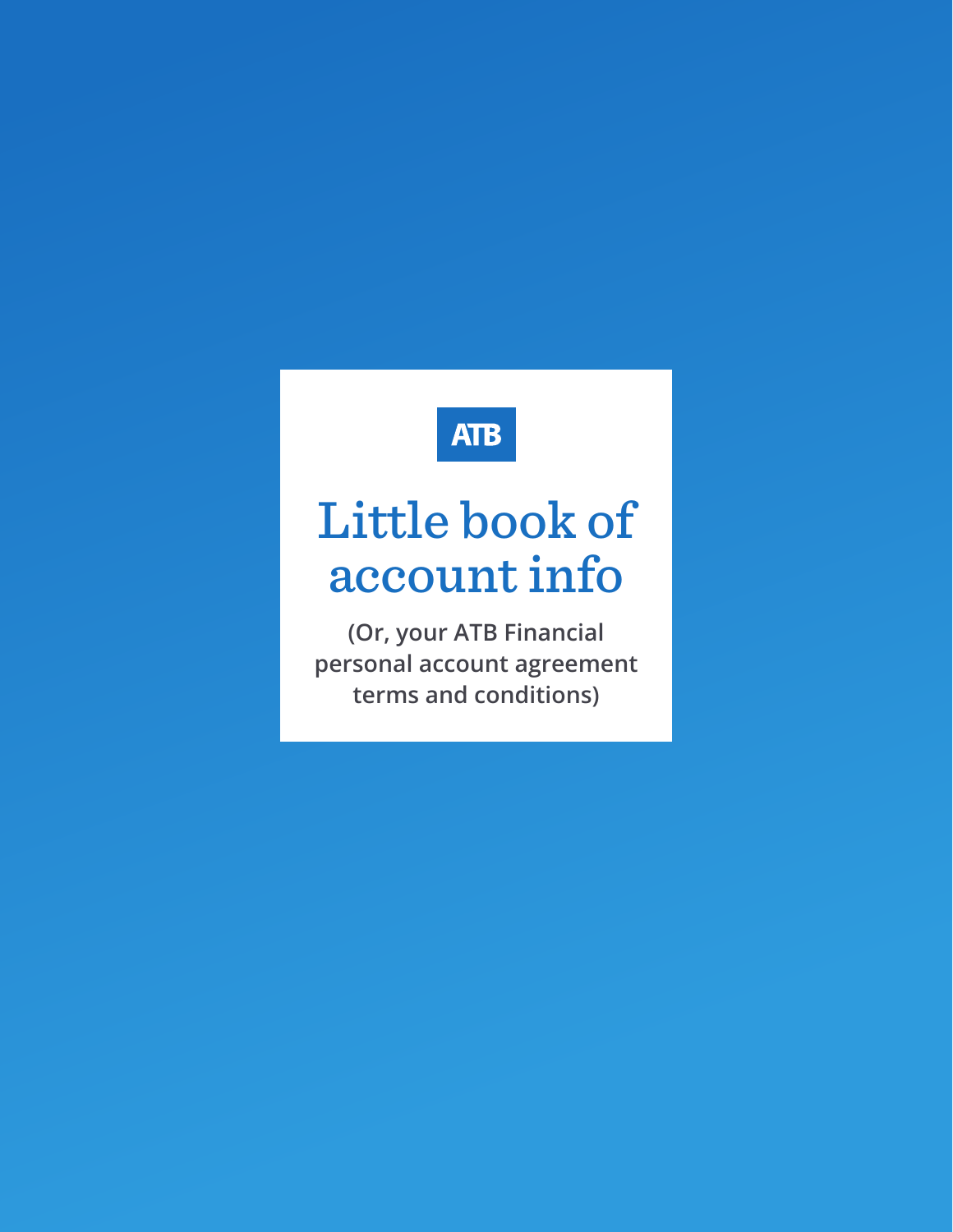**Welcome to your little book of account info. This booklet contains all the exciting terms and conditions that relate to your Account or GIC. We've tried to cover just about everything you could (or wouldn't) think of—because we know you spend a lot of time thinking about this stuff!** 

This guide will walk you through most of what you need to know, but if you ever have questions, we're always here to help. Just pop by a branch or give us a call anytime at **1-800-332-8383**.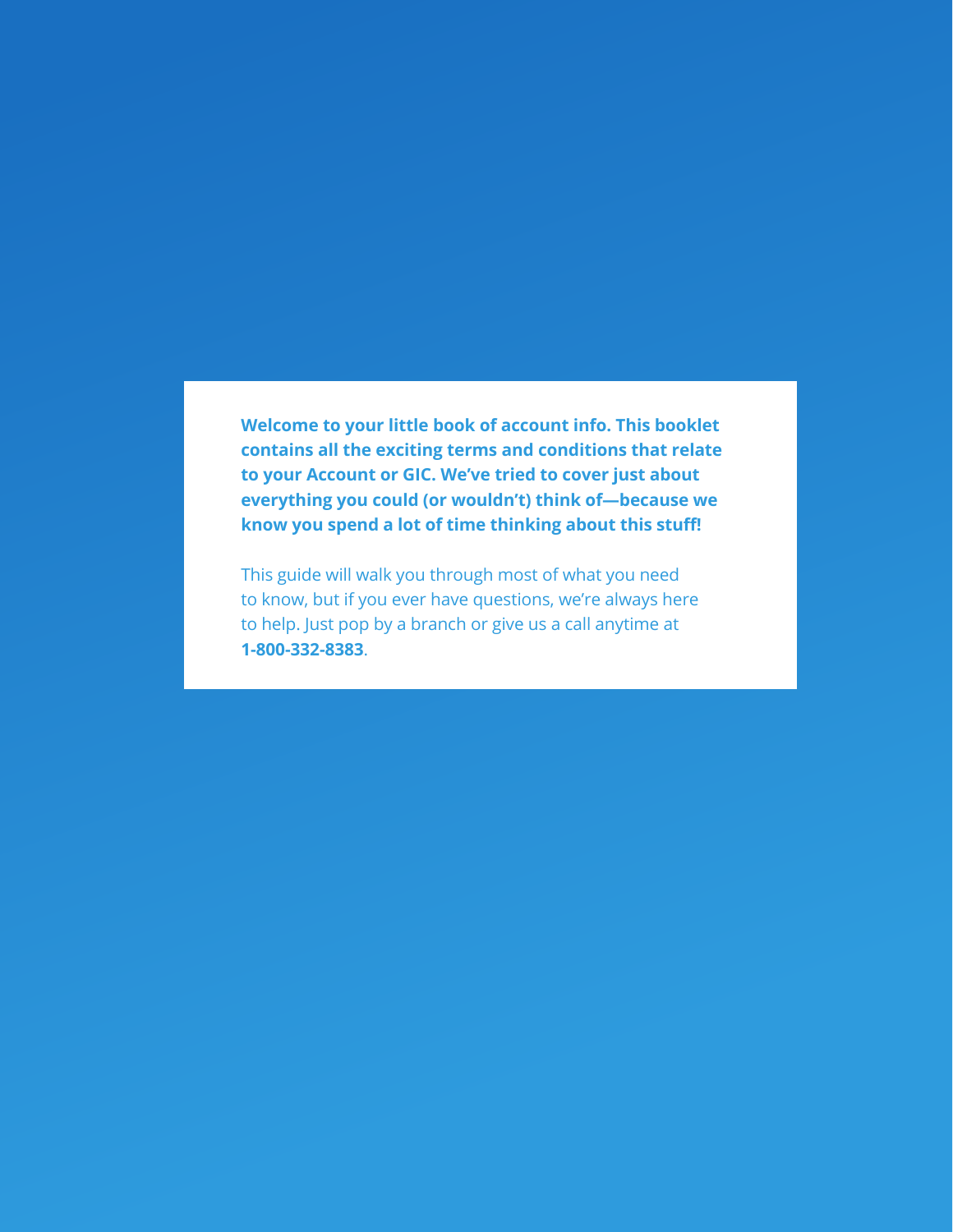# The quick version

- **1.** We promise to provide you with your Account and all of the services described in this Agreement. In return, you promise to be responsible for your Account, including any fees or expenses that apply as you use it. And it's important we both keep those promises, to keep things working the way they should!
- **2.** We take your privacy seriously. That's why we keep any and all personal information private and confidential. Any personal information we collect about you is subject to our Privacy Statement and Privacy Code, which is designed to protect your personal information under privacy laws, including Alberta's Personal Information Protection Act. For more info on why we collect your personal information, how we use and protect it, the situations where we may share it, and how you can request access to your own personal information, you can pick up a copy of our Privacy Statement at any branch or on **atb.com**
- **3.** There are lots of ways to bank with us including online banking, using our mobile app (ATB Personal), with your Debit Card and coming into our branches.
- **4.** You can always find our current interest rates and fees by visiting **atb.com** or dropping by a branch.
- **5.** Always keep your Debit Card PIN safe by keeping it private. Don't share it with anyone, no matter how nicely they ask!
- **6.** If you suspect fraud on your Account, contact us immediately at any branch or by calling **1-800-332-8383**.
- **7.** You can choose between paperless and paper statements—whatever makes sense for you.
- **8.** We offer overdraft protection on most of our chequing accounts. If you go into overdraft, we charge a fee and/or interest on the amount of overdraft you use, depending on the terms of your Account. You'll be able to see any overdraft fees or interest on your monthly Account statements.
- **9.** We have redeemable and non-redeemable GICs. You can find information on GICs, including early redemptions and interest rates, in your GIC documents.
- **10.** If you have a joint Account, you'll need to choose who can make decisions on your Account. This is important because it determines what happens to your money if one of you dies. Each joint Account holder is fully responsible for the Account.
- **11.** If you have any questions or concerns about your Account, please call us at **1-800-332-8383** or drop by any ATB branch.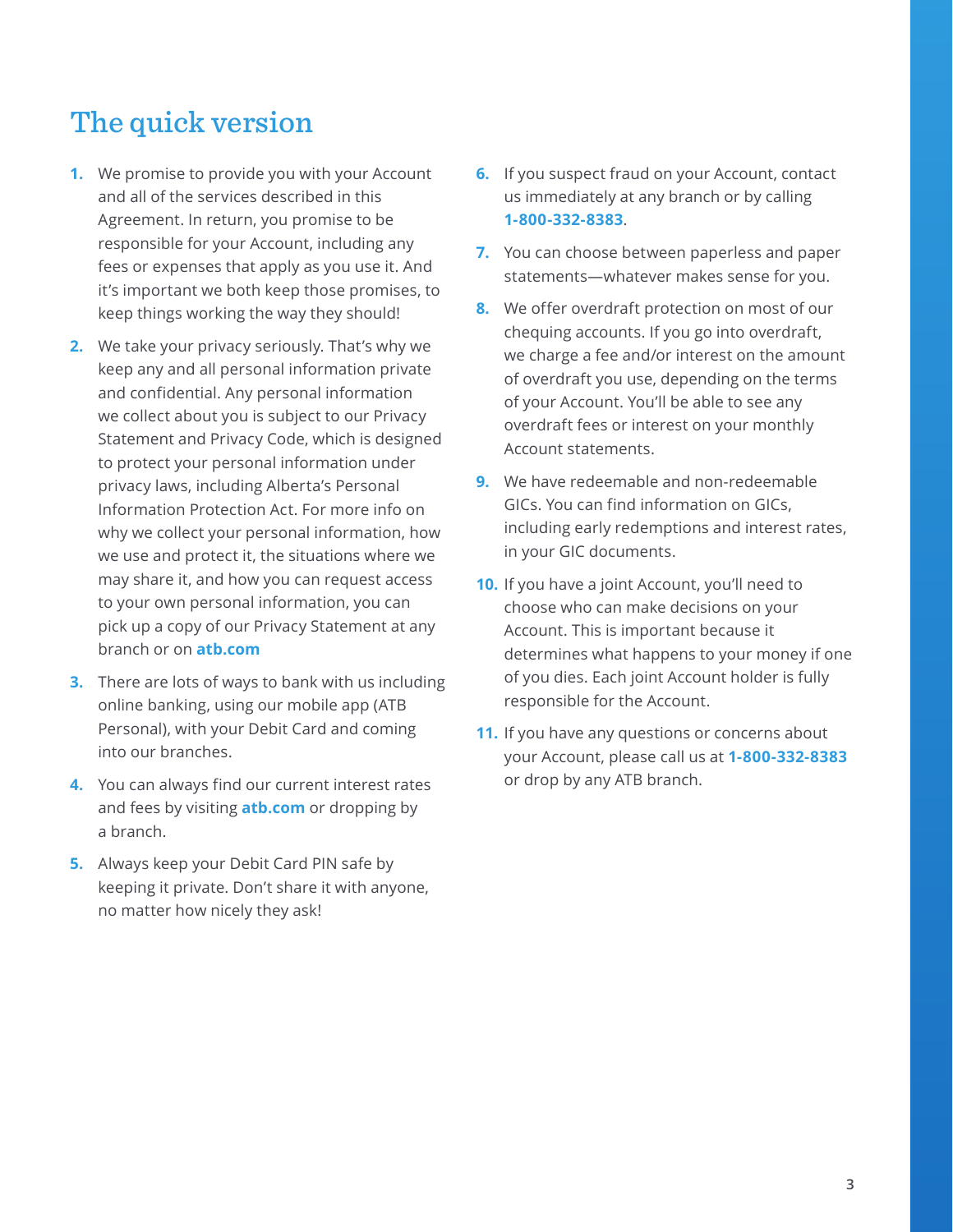# **Contents**

# **[Legal definitions](#page-4-0)**

[Legal definitions](#page-4-0)

### **[About your Account](#page-5-0)**

- [Your responsibility](#page-5-0)
- [Personal information and privacy](#page-5-0)
- [Things about our Generation Account, Students](#page-5-0)  [First Account and Freedom Account](#page-5-0)

### **[Deposit your money](#page-6-0)**

- [Deposits](#page-6-0)
- [Holds](#page-6-0)

#### **[Access your money](#page-7-0)**

- [Ways to bank with us](#page-7-0)
- [Debit Cards](#page-7-0)

### **[Spend your money](#page-12-0)**

- [Cheques](#page-12-0)
- [Bill payments](#page-12-0)
- [Overdraft](#page-12-0)

### **[Cover your butt](#page-12-0)**

- [Overdraft protection](#page-12-0)
- [Overdrafts without overdraft protection](#page-13-0)
- [Stop payments](#page-13-0)

### **[Your Account](#page-13-0)**

- [Your Signature](#page-13-0)
- [Account instructions](#page-13-0)
- [Joint Accounts and Account ownership](#page-14-0)
- [Estates and powers of attorney](#page-15-0)

#### **[Fees and interest](#page-15-0)**

- [Fees and other payments](#page-15-0)
- [Interest](#page-15-0)

# **[GICs](#page-16-0)**

- [Interest](#page-16-0)
- [Redeeming your GIC](#page-16-0)
- [Redeemable GICs](#page-16-0)
- [Non-redeemable GICs](#page-16-0)
- [Maturity](#page-16-0)
- [Income tax reporting for Springboard GICs](#page-17-0)

#### **[Keep track of your money](#page-17-0)**

- [Paperless statements](#page-17-0)
- [Paper statements](#page-17-0)
- [Passbooks](#page-17-0)

### **[The really, really legal stuff](#page-17-0)**

- [Amendments](#page-17-0)
- [Processing Items](#page-17-0)
- [Notices](#page-17-0)
- [Inactive Accounts and unclaimed balances](#page-18-0)
- [Severability](#page-18-0)
- [Disputes](#page-18-0)
- [Verifying your Account](#page-18-0)
- [Law that applies](#page-18-0)
- [Headings](#page-19-0)
- [Ending this Agreement](#page-19-0)
- [Assignment](#page-19-0)
- [Limitation of liability](#page-19-0)
- [Reserving our rights and not waiving](#page-19-0)  [our rights](#page-19-0)
- [Outstanding debts and legal costs](#page-19-0)
- [Service of documents and demands for](#page-19-0)  [information](#page-19-0)
- [Use of agents](#page-20-0)

# **[Feedback](#page-20-0)**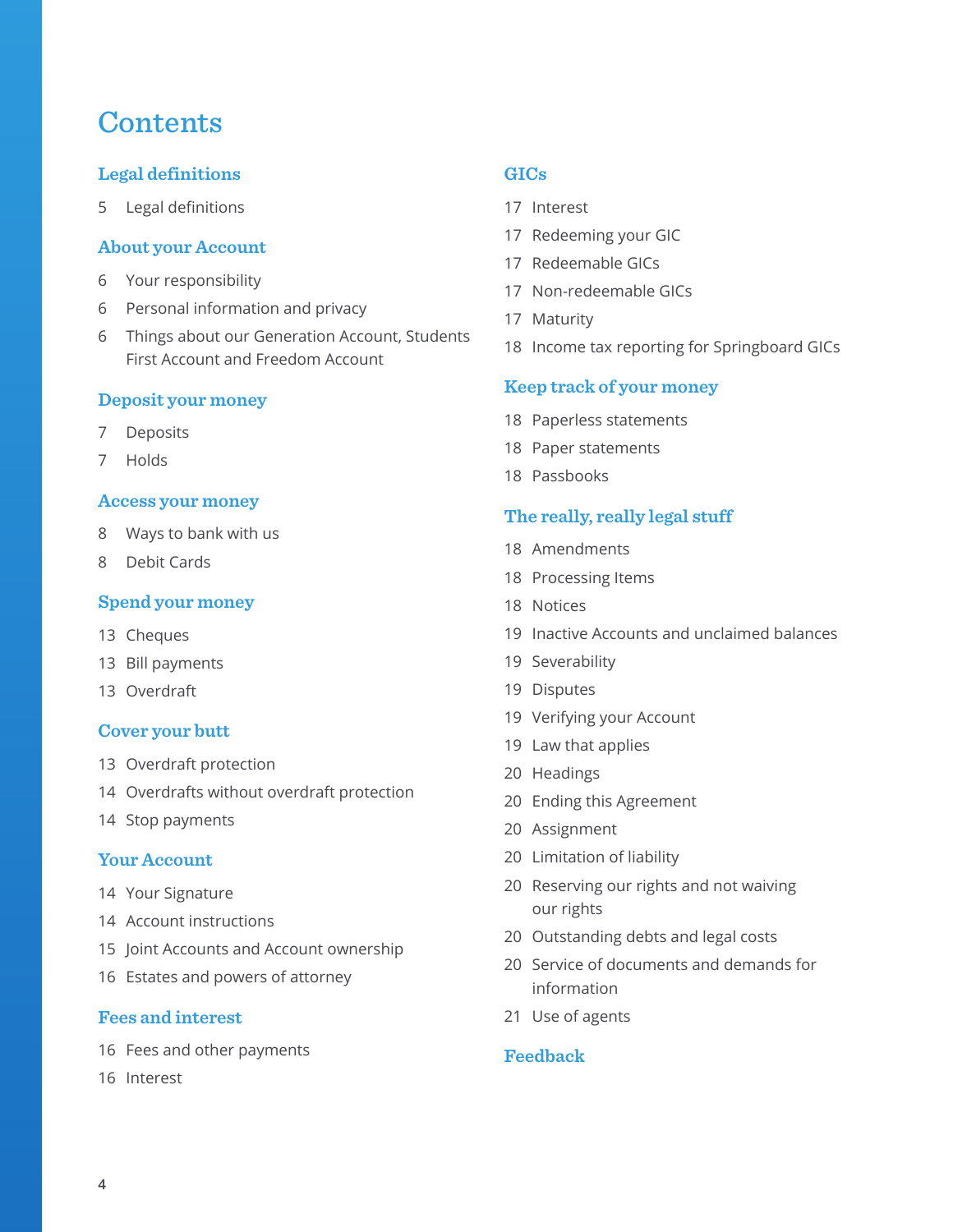# <span id="page-4-0"></span>Legal definitions

**Before we get too far, here are some definitions you should know:**

**ABM:** Automated bank machine.

**Account:** Each of your existing ATB chequing and savings accounts, GICs, and any personal deposit accounts and GICs you happen to open with us in the future.

**Agreement:** It's this book—the thing you're reading right now. The Agreement is between you and ATB, and about your Account or GIC(s). This Agreement also applies to some pretty important stuff that you don't normally think about, like your estate, your heirs, executors, administrators and your personal and legal representatives.

**Certificate:** This is the document or electronic details confirming your GIC, like how it earns interest and its term.

**Debit Card:** Your ATB debit card that you use to access your Account, make purchases, or withdraw cash. Any device that you can use to incur charges on your Account(s) will also be considered to be a Debit Card.

**Digital Signature** means your Username when used along with your Password.

**GIC** or **Guaranteed Investment Certificate:** Each deposit that you have with us that pays a specified rate (or rates) of interest over a specific term.

**Item:** A cheque, direct deposit, bank draft or other bill of exchange.

**Password** means the combination of letters, numbers and/or special characters that you select in accordance with our guidelines.

#### **PIN** or **personal identification number:** The

4−6 digit number that you enter for transactions using your Debit Card. You first set your PIN when you get your DebitCard and you can change it whenever you like (the more often the better, to combat fraud).

**Signature:** A handwritten signature, an electronic signature or other information in electronic form, including your Digital Signature, that you create, select or adopt and that is unique to you.

**Signature Card:** in respect of an Account, a document that you sign, or electronic data that constitutes your Signature and which may be used by ATB to verify who is authorized to give instructions on the Account.

**Username** means the username that you select in accordance with our guidelines.

**We**, **our**, **us:** and **ATB Financial** mean Alberta Treasury Branches, operating as ATB Financial.

**You/your:** All the people on the Account, as indicated in our records.

**Visa Debit\*:** The ability to use the Visa\* network to process certain debit transactions through your deposit Account linked to your Debit Card.

**Visa Secure\*:** A service that provides you with increased security when you make online purchases with merchants who participate in the program.

\* Trademark of Visa International Service Association and used under license.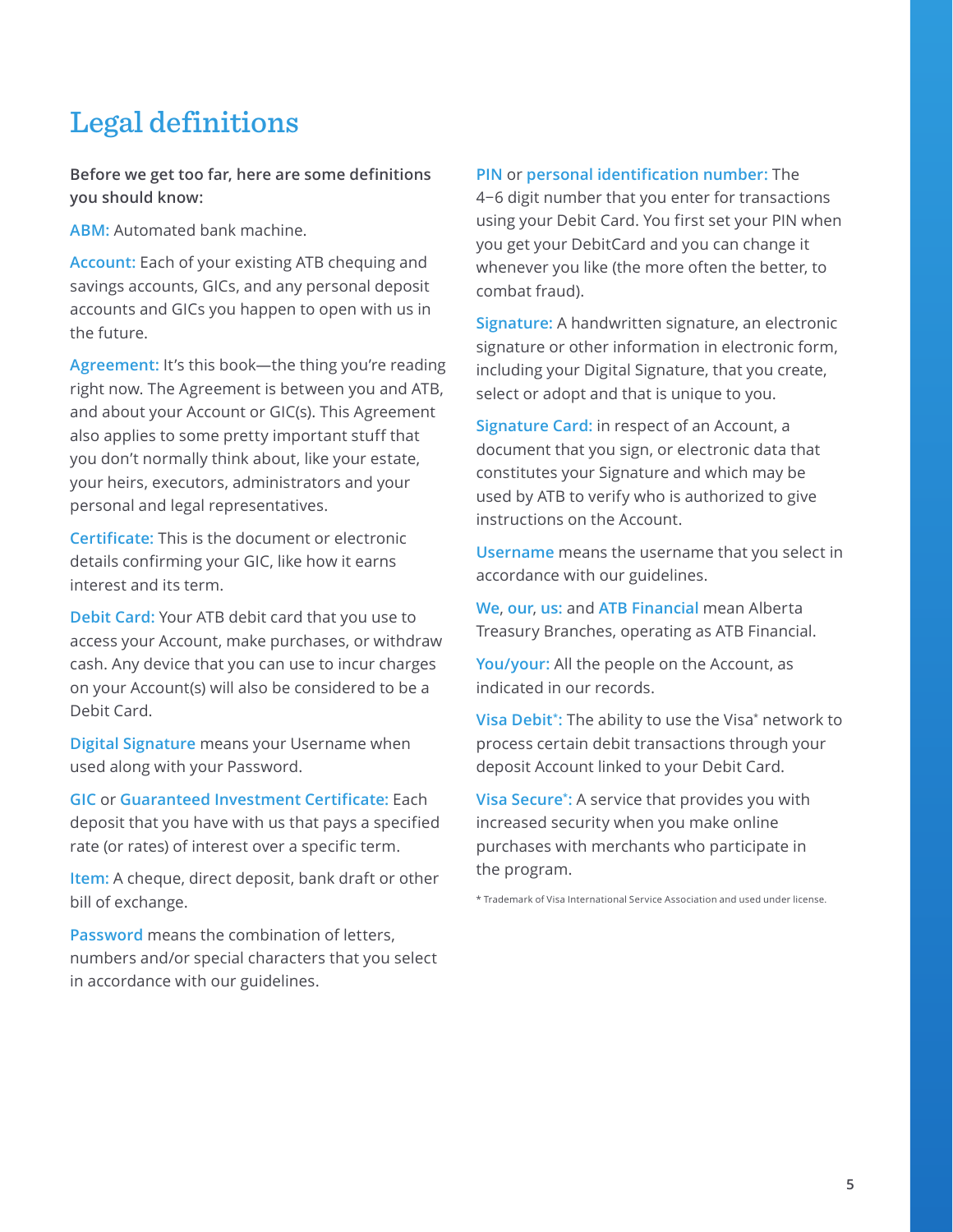# <span id="page-5-0"></span>About your Account

# **Your responsibility**

These are the terms and conditions you agreed to when you opened your Account, in exchange for us opening and maintaining your Account. Please note: if you have an existing account agreement with us (one you got when you opened another Account or GIC), this Agreement officially replaces that one.

We rely on the information you give us. You promise that all the information you provided on your application was true and accurate, and that you've given us all of the information we'll need to service your Account. You're also agreeing that while you hold your Account, we may obtain information about you (including credit information) from sources outside of ATB to confirm your identity or credit worthiness.

You promise to pay us for any fees that you incur in using your Account, and to pay any other expenses that you're responsible for. You'll find more details about fees and some of the expenses you might have to pay in this book. You can always check our current account fees on **atb.com** or by visiting a branch.

### **Personal information and privacy**

We take your privacy seriously—really, really seriously. That's why we're so committed to maintaining the confidentiality of your personal information. Any personal info that we collect about you is used and disclosed in accordance with the document entitled "Personal Information: Collection, Use and Disclosure Statement" **(the Privacy Statement)**.

You should have received a copy of that document from us when your Account was opened. It's a fascinating read (just like this book!) so we're sure you'll have trouble putting it down. If you can't find it and have an overwhelming urge to spend some time getting to know all about privacy, you can find the most current version at any branch or on **atb.com**

We collect personal information about you for various reasons, including setting up and maintaining your Account and meeting our legal obligations. We'll collect different information depending on the type of Account that you have with us. If we notice some weird stuff going on with your Account—unusual, improper, suspicious or prohibited transactions—we may need to inform the government and law enforcement authorities about the activity.

ATB uses service providers in the United States of America for the purpose of maintaining and storing your Debit Card information. Once you've taken a look at the Privacy Statement, if you have any questions or concerns about the personal information that is collected and retained by ATB, you can call us at **1-844-392-9359**—or write to our privacy officer at 2100, 10020 100 Street (Transit #115) Edmonton, Alberta T5J 0N3. They can get a little lonely and love getting mail!

# **Things about our Generation Account, Students First Account and Freedom Account**

#### **Generation Account**

The Generation Account is designed for people under 20. If you're under 20 and interested in saving, you're way ahead of the pack—and you're eligible to open a Generation Account with us. If you're over 20, you can open a Generation Account for someone else who is under 20, or jointly with someone else who is under 20.

As you (or the person whom you opened the Account for/with) gets close to age 20, we'll contact you to let you know that it's almost time to change your Account and give you some information on your options.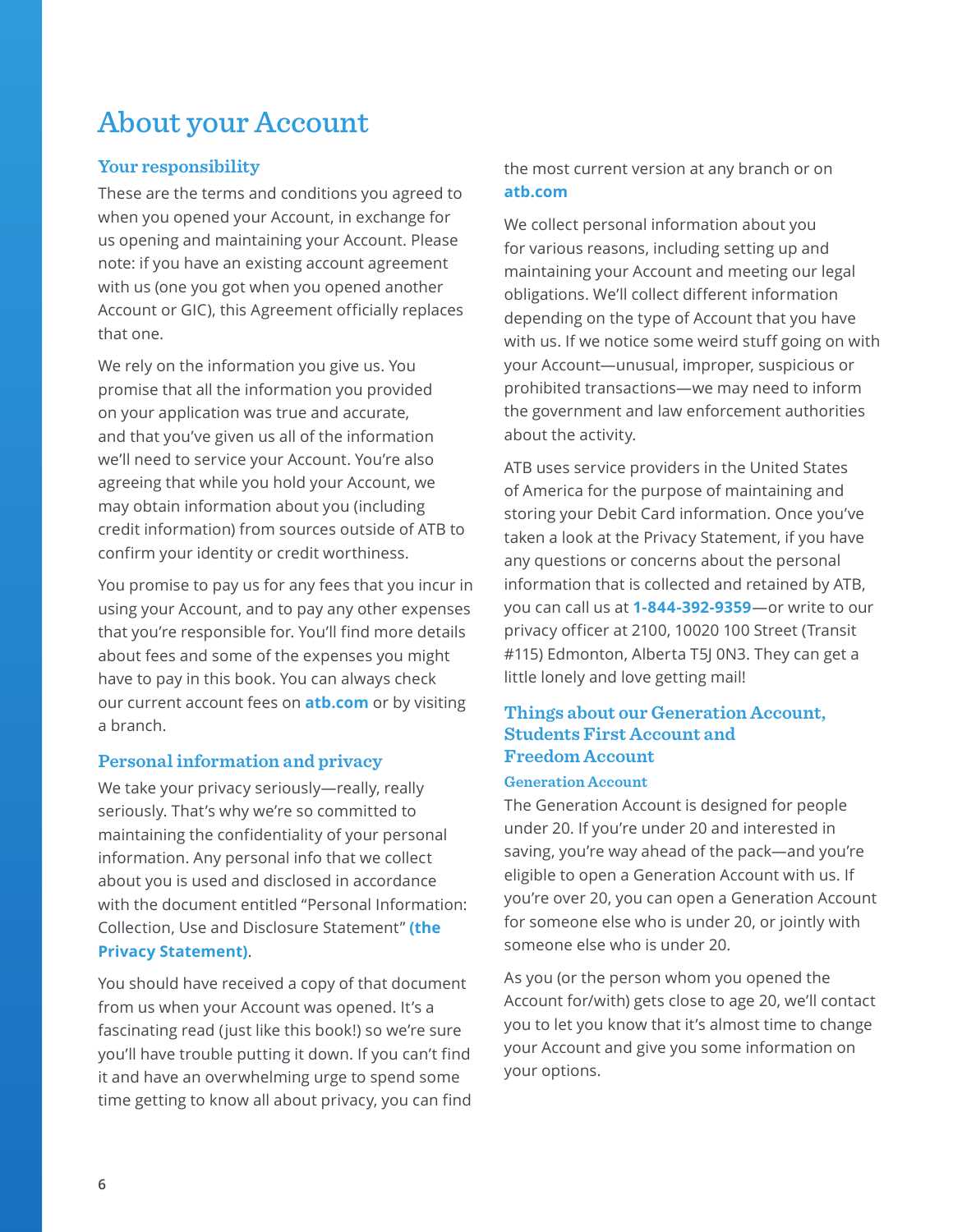**7**

<span id="page-6-0"></span>If you don't let us know what type of Account you want to switch to, we'll find the best one that fits your needs (from what we can tell) and automatically transfer your Account over.

# **Students First Account**

If you're enrolled in a full-time educational program at a Canadian university, college or technical school, then you can open a Students First Account. We'll ask you to show us proof of enrolment by September 30 of each year, so we can keep your Account as a Students First Account.

Once you've finished your studies (go you!), or if you don't give us the annual proof of enrolment by September 30, we'll give you a heads-up that you have to switch your Account.

If we don't hear from you, we'll find the best fit (based on what we know) and automatically transfer your Account.

### **Freedom Account**

Anyone 59 years old or older is eligible for our special Freedom Account. You can be joint account holders on a Freedom Account if at least one of you is 59 years old or older. Only one Freedom Account per person is permitted. We'll do our best to contact you on or before your 59th birthday to let you know this account is available to you.

# Deposit your money

**(If you only have a GIC, skip ahead to the GIC section. The stuff here is all about chequing and savings accounts.)** 

# **Deposits**

- **•** You can deposit money into your Account anytime. Really, don't hold back! Other people can deposit money into your Account, too, which would be super nice of them. Of course, if we have concerns about the deposit, we can always choose not to accept it.
- **•** If we've credited your Account with a deposit that is later dishonoured or returned (a bounced cheque, for example), we'll then debit your Account for the amount of that deposit. You'll also be responsible for any applicable fees and interest owed. To process that debit, we may create an overdraft on your Account, use any available overdraft protection on your Account, or, if your Account is connected to a line of credit, we may charge the line of credit.
- **•** If any of your Account details change—like you get a new account number or you close your Account—make sure you notify anyone that is depositing money into your Account of those changes (like your employer or the Canada Revenue Agency). We aren't responsible

for letting them know, or for any charges or losses you might incur because you forgot to notify them.

**•** If any Item is deposited into your Account, you authorize us to endorse it on your behalf. We have no liability for endorsing any Item deposited.

# **Holds**

Here's some good news: if you deposit cash into your Account through a teller at one of our branches, we won't hold the funds. That means you'll get access to the cash in your Account right away. If you deposit cash into an ABM, there may be a hold on that money until we verify that you deposited cash and not a cheque. And here's a reality cheque (see what we did there?): generally speaking, we place a hold on any Item that's deposited into an Account that isn't cash (like a cheque, for example). The hold gives us time to make sure the Item is legit.

*What happens if an Item isn't legit? See the second bullet under "Deposits" on this page.* 

**Note:** If we place or release a hold on an Item (or if we don't place a hold on it), that's not our guarantee that it won't later be dishonoured.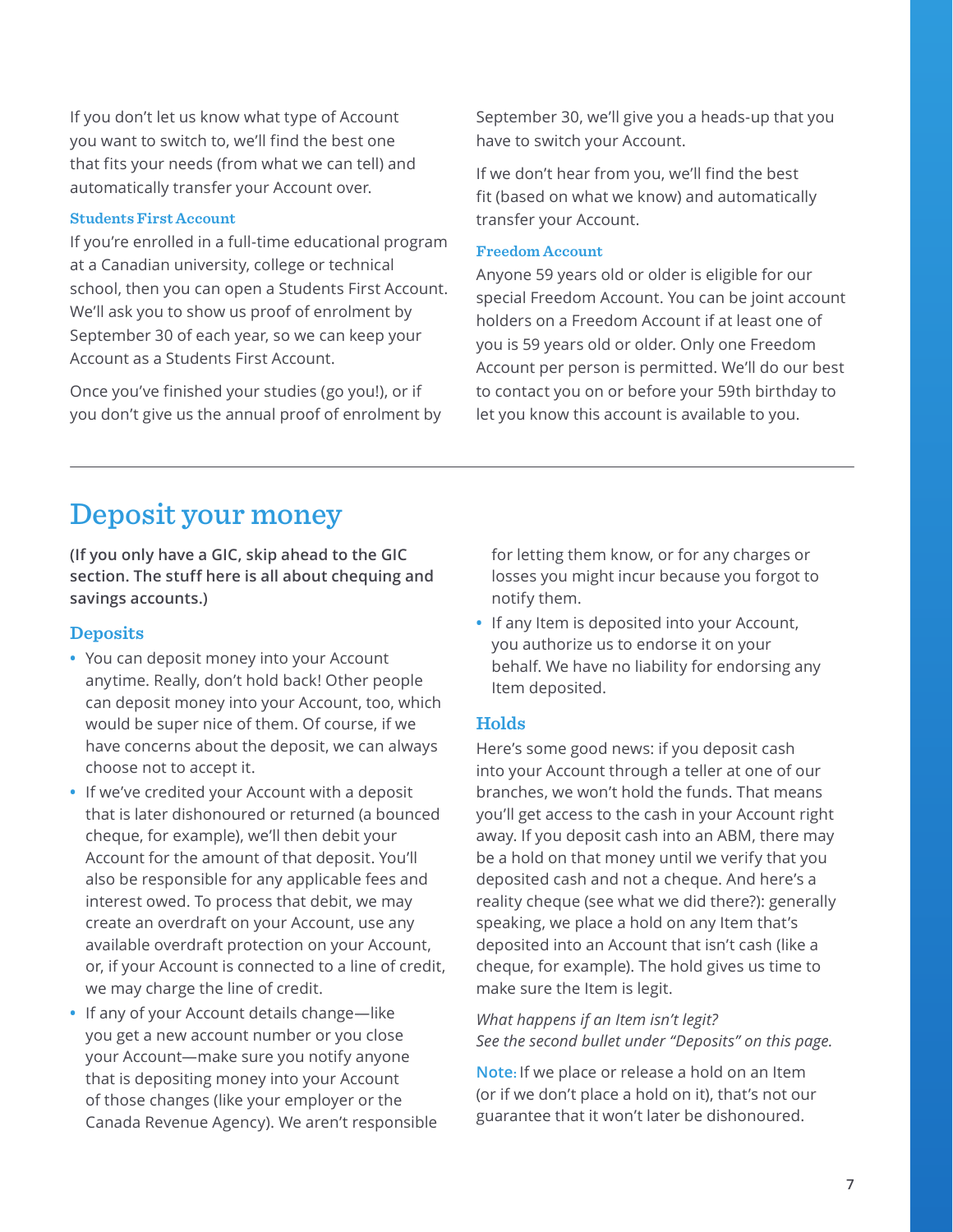# <span id="page-7-0"></span>Access your money

# **Ways to bank with us**

- **•** Use your Debit Card at any ABM or store in Canada that has a debit machine with the *Interac®* symbol If you have a Visa logo (in addition to the *Interac* logo) on your Debit Card, use your Debit Card at ABMs, stores, or to make online, mail order or telephone order purchases, anywhere (inside or outside of Canada) Visa or Plus is accepted.\*\*
- **•** Log in to our mobile banking app, ATB Personal.
- **•** Log in to online banking (**personal.atb.com**).
- **•** Drop by any ATB branch.
- **•** Call ATB Client Care (**1-800-332-8383**).
- **•** Use cheques if you have a chequing account.
- **•** Set up pre-authorized payments to pay bills.
- **•** Any other way we may have available for you, now or in the future.

All the various ways that you access your Account may be subject to other terms and conditions, such as with online banking or when you set up a preauthorized debit with a third party. Those would be separate from this Agreement, and this Agreement would continue to apply to your Account, as well.

### **Debit Cards**

**Please note:** When we talk about an Account in this section, we're also talking about any loan or line of credit account that you have with us that you may access using your Debit Card.

**Debit Card:** We'll give you a Debit Card with a PIN that you can use to access the money in your Account. The Debit Card is our property and we can ask you to return it to us at any time, or we can replace it at any time. So, it's more like we loan you a card—but you can use it like it's yours. Any Account linked to your Debit Card may be debited subject to the terms and conditions in this Agreement.

\*\* If you do not have a Visa logo on your Debit Card, but want to use Visa Debit, please visit your nearest branch or call us at 1-800-332-8383 to order a replacement Debit Card which will come Visa Debit enabled. ® Trade-mark of Interac Inc. Used under license.

**Expiry Date:** Your Debit Card has an expiry date. A new Debit Card will be reissued to you prior to the expiry date indicated on the Debit Card. Activate your new Debit Card by using your PIN at any retail location or ATB ABM. Your old Debit Card will be deactivated once you have done a PIN enabled transaction at a retail location, at an ATB ABM with your new Debit Card or once the expiry date on your old Debit Card has passed, whichever happens first.

Your re-issued Debit Card will come personalized (with your name on it), if you would like to receive a personalized card sooner, you can visit your nearest branch or call us at **1-800-332-8383**.

**Withdrawing Cash:** You can use your Debit Card to withdraw cash at any ABMs in Canada that accept *Interac*. Those transactions will be processed through the *Interac* Network. If your Debit Card has a Visa logo on the front, that means you have Visa Debit, and can use your Debit Card to withdraw cash at any ABMs (inside or outside of Canada) that accept Visa or Plus. Those transactions will be processed through the Visa network. You will have to enter your PIN to use your Debit Card for all ABM withdrawals.

**Transactions (aka buying stuff):** While shopping in Canada, you can use your Debit Card to make point of sale (POS) purchases at stores that accept *Interac*—and to get cash back at stores that offer it. These transactions will be processed through the *Interac* Network. If the store has "tap and go" or *Interac* Flash contactless payment terminals, your Debit Card will work there too. If not, you will have to enter your PIN to make your purchase. If you prefer, you can turn off the "tap and go" feature on your Debit Card such that you must always enter your PIN. To turn off the "tap and go" feature, just call the ATB Client Care team at 1-800-332-8383 or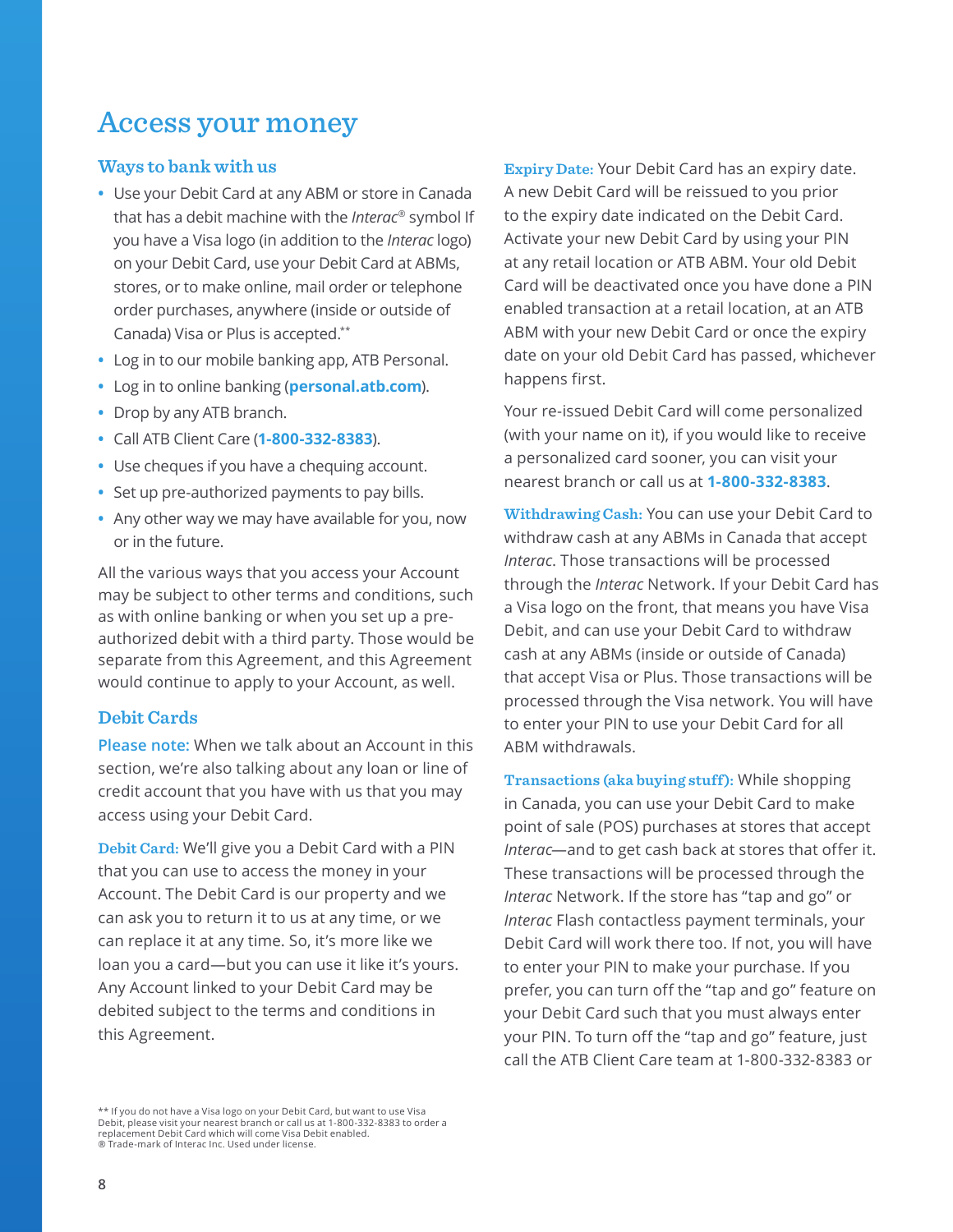drop by any branch during normal business hours. The change will take effect after you complete your next successful PIN-based ABM or POS transaction in Canada. You can turn the "tap and go" feature back on again by doing the same.

If you have a Debit Card that is Visa Debit enabled, your new Debit Card can be used:

- **a.** to make in-store point of sale (POS) purchases anywhere Visa is accepted. These purchases may require chip and pin, signature and/or swiped depending on the merchant. Purchases made in Canada will be processed through the *Interac* Network, while Purchases made outside of Canada will be processed through the Visa Network.
- **b.** to make online purchases, mail or telephone orders through retailers that accept Visa Debit. These transactions will be processed through the Visa network.
- **c.** to make advanced purchases such as reserving hotels or car rentals, just know that the funds will be immediately taken from your Account by the Merchant and the final purchase amount may differ. These transactions will be processed through the Visa network.

If any Debit Card transaction places your Account into a negative balance or you receive cash or a credit in error as a result of a system failure, malfunction or for any other reason, you agree to reimburse us for any amount owing immediately upon demand. We may also recoup the amount owed to us from any other Account in your name (including joint accounts) at ATB Financial.

**Pre-Authorized Payments:** You will be responsible for all preauthorized payments charged to the Account or those that are charged using a Debit Card number even after this Agreement has ended, a Debit Card is cancelled or your Account is closed. If a Debit Card is cancelled or your Account is closed, you must notify any merchants who have authorization to charge transactions using the Debit Card number or to the Account. Merchants

may be enrolled in services with the network for ATB Financial to automatically provide new Debit Card details including the Debit Card number and expiry date to ensure that pre-authorized payments continue. If you wish to discontinue any such payments, you must provide written notice to the applicable merchant before the payment is charged to your Account and review your Statements to determine if the pre-authorized payments have in fact been discontinued.

You should always keep your PIN safe, because you're responsible for any transactions made with your Debit Card using your PIN. If we notice that your Debit Card has been compromised, or if you report your Debit Card lost or stolen, we'll place a hold on your Account and arrange to get you a new Debit Card. If this happens, you will need to choose a new PIN. (Make sure it's a good one!)

**Keeping your PIN safe:** Change your PIN. Change it often, say, every month.

Changing your PIN makes it harder for those who fiddle with debit machines to get access to your Account. They hate it when you outsmart them like that!

And while you're thinking of ways to stop fraudsters from getting at your money, here's some more good advice:

- **•** Don't make your PIN easy to guess, like your birthday or your home address or combinations that are easy to remember, like 1-2-3-4 or 7-7-7-7. (You can do better than that!)
- **•** Cover the keypad when punching in your PIN. Don't worry about offending the people standing near you—they don't care.
- **•** Don't give your PIN or Debit Card number to anyone. Not your mom. Not your significant other. No one.
- **•** Don't write your PIN on your Debit Card. Really. Just don't do this. Ever.
- **•** When you're using your Debit Card to make a purchase, don't let your Debit Card out of your sight.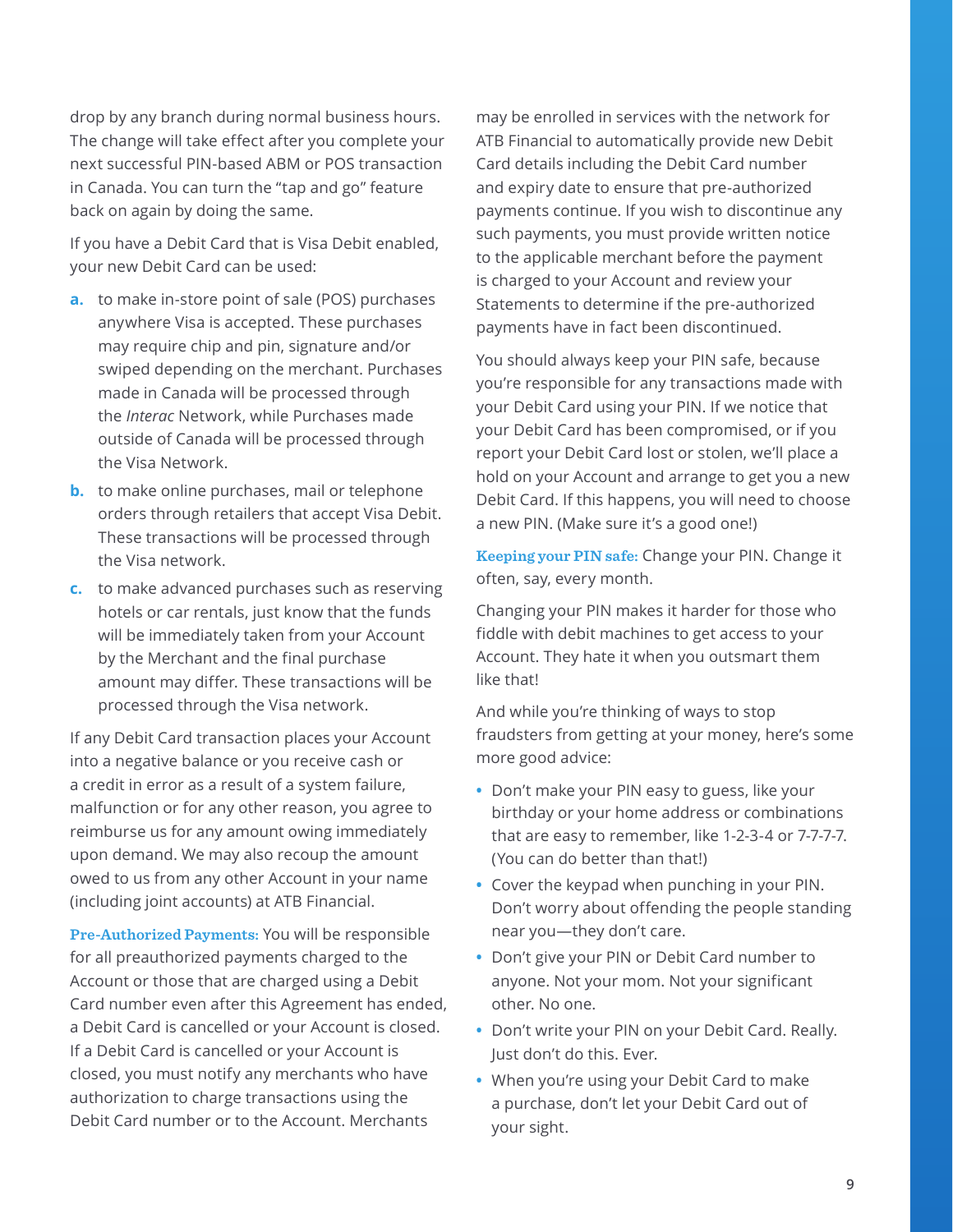- **•** If you think a pay terminal or ABM has been altered, call the police. If it looks sketchy, it probably is.
- **•** Put a monthly reminder to change your PIN in your calendar.
- **•** You can change your PIN at any ATB ABM or branch. It takes literally less than a minute. Sound like a hassle? Not compared to trying to undo the damage if someone manages to get your Debit Card and your money.

**Trust us:** It's worth your time to stop fraud before it happens. If you have any questions, you can always give ATB Client Care a call at **1-800-332-8383**.

**Lost or stolen card or PIN:** Contact us as soon as you notice that your Debit Card is lost or stolen, or if you suspect someone else may be using your Debit Card or may know your PIN. You're not responsible for any transactions that occur after you tell us about the loss or theft. And assuming you've followed our "keep your PIN safe" protocol, we'll reimburse you for any amount that has been taken from your Account without your authorization.

**Liability for Loss:** You are responsible for all authorized use of a valid Debit Card.

You are liable for all losses that result:

- **•** When you authorize someone else to use your Debit Card.
- **•** When you make fraudulent or worthless deposits or transfers.
- **•** From your use of your Debit Card when there are insufficient funds in the Account.
- **•** From unauthorized transactions if you contributed to the unauthorized use.

For example, if you voluntarily disclosed the PIN to someone who then made an unauthorized transaction; wrote the PIN on the Debit Card or on something kept close to the Debit Card; or failed to notify us as soon as you became aware that the Debit Card had been lost, stolen or misused, or that someone else may know your PIN.

If you are liable, you agree that your liability for losses may exceed the credit balance or available funds if:

- **•** The Account has a line of credit or overdraft protection or is linked with another account(s).
- **•** A Debit Card transaction is made on the basis of a fraudulent deposit at an ABM.

In this case, you acknowledge that we may have to create an overdraft, use overdraft protection, or if the Account is connected to a line of credit, we may charge the line of credit. You'll then be responsible for the amount of the transaction, plus any applicable fees and interest.

You won't be held responsible if:

- **•** You or a merchant make an error at a merchant's terminal (such as entering an incorrect purchase amount or completing a transaction twice).
- **•** You make an error at an ABM (such as entering an incorrect deposit amount or forgetting to include the deposit).

However, you will be liable for any resulting additional costs, such as additional service, NSF or interest charges.

You're also not liable for losses that result from:

- **•** Circumstances that are beyond your control, including losses resulting from technical problems, our errors or other system malfunctions.
- **•** Circumstances where you unintentionally contribute to unauthorized use, provided you cooperate with us in the investigation.
- **•** The unauthorized use of the Debit Card after you've reported it to us as lost or stolen, where you have reported to us that the PIN may be known to someone else, or where the Debit Card is cancelled or expired.

*Interac* **Zero Liability Policy:** Okay, this is important stuff. You're not liable for losses resulting from unauthorized *Interac* transactions (one in which your Debit Card and PIN are used to carry out a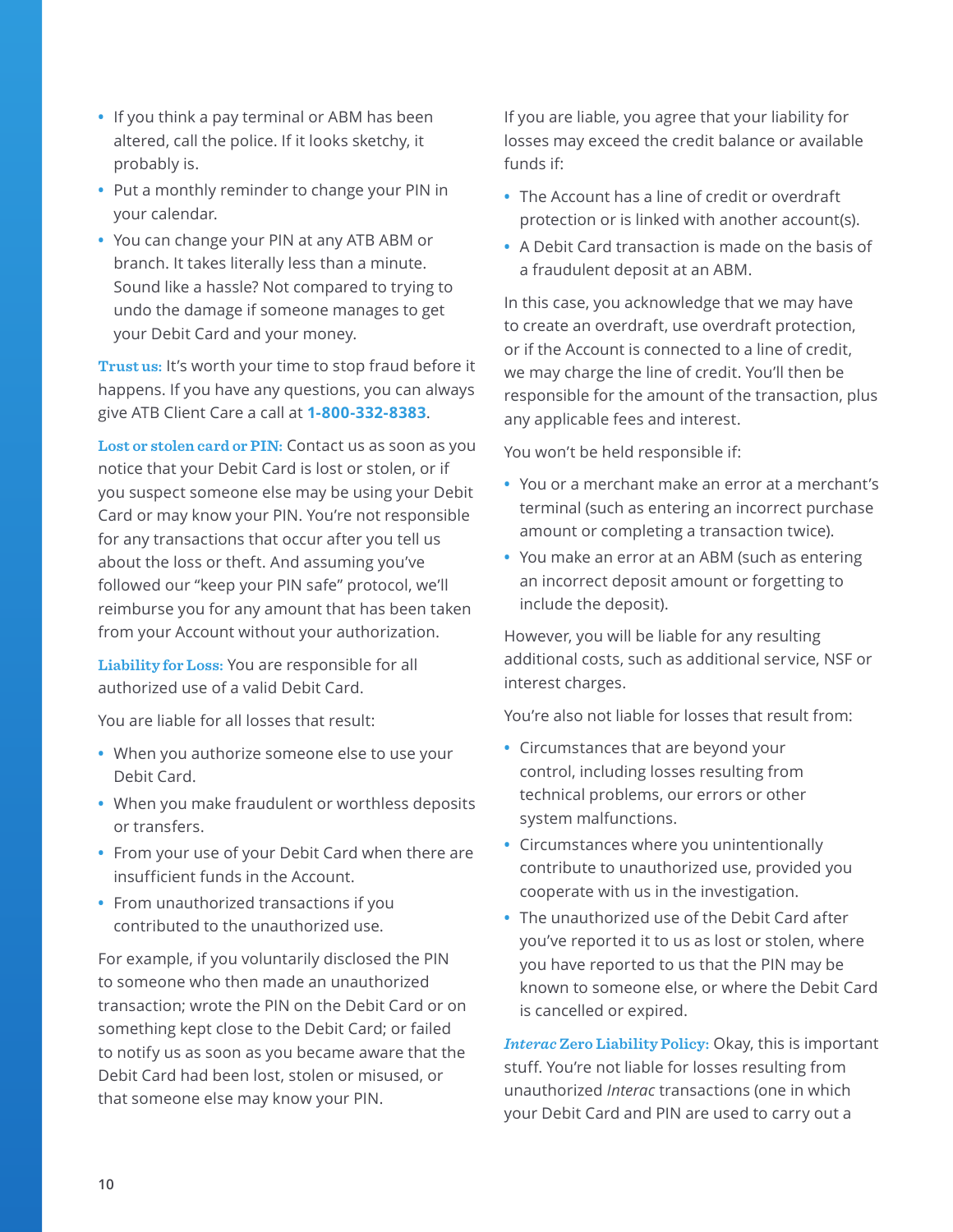transaction as a result of you being tricked, forced, intimidated or robbed.)

**Visa Zero Liability Policy:** You're not liable for losses resulting from unauthorized Visa Debit transactions if you satisfy the following three (3) conditions:

- **1.** Exercised reasonable care in safeguarding your Debit Card from any unauthorized use, loss or theft.
- **2.** Immediately report to us any loss or theft of the Debit Card.
- **3.** Notify us of the unauthorized transactions within a reasonable time.

However, you may be liable if we reasonably determine that you contributed to the unauthorized transaction.

For example, if you don't follow the "keep your PIN safe" protocol, you voluntarily disclosed the PIN to someone who then made an unauthorized transaction; wrote the PIN on the Debit Card or on something kept close to the Debit Card; or failed to notify us as soon as you became aware that the Debit Card or PIN had been lost, stolen or misused.

**Limits:** Typically, we set two different types of limits on your Account when you open it: one limit on how much money you can take out at an ABM at any one time and throughout the day, and another a limit on how much you can spend throughout the day using your Debit Card at stores or businesses. These limits are in place to protect you from losses should the Debit Card be compromised, lost or stolen. We may let some purchases go through your Account that are over your set limits, and generally, we only reduce limits—or change limits without letting you know—when we suspect fraud (although we reserve the right to do so for other reasons).

If you have any questions about your limits, call us or stop by any branch and we'll be happy to chat. We're also happy to work with you to set a limit that makes sense for your needs.

**Foreign currency transactions:** When you buy something with your Debit Card in a different currency, or use your Debit Card at an ABM to get foreign currency from your Account, we convert that amount into your Account's currency using the applicable exchange rate in effect on the day that we process the conversion plus applicable conversion fees. Please refer to the terms and conditions applicable to your specific account type and available at **atb.com/personal** for more information about conversion fees.

Some transactions may not go through your Account on the same day that you make the transactions, so please note that you'll be charged the applicable exchange rate on the day that your transaction is posted to your Account, not the exchange rate on the day that you made the transaction.

If you return something you bought and there is a refund credited to your Account in a foreign currency, the applicable exchange rate on the day that we process your refund transaction may not be the same exchange rate on the date we first processed your purchase transaction, so the amount of your refund might be less than the amount of your original purchase. In that case, you'll be responsible for the difference.

**Visa Secure:** If you have a Debit Card that is Visa Debit enabled, it automatically comes with the Visa Secure Service ("Visa Secure" or "the Service"). By using Visa Secure you confirm that you agree to comply with these provisions.

When you use your Visa Debit Card for an online transaction, your transaction will go through the Visa Secure authentication process where it will be assessed for risk. At this point, you may be asked to enter a unique, one-time passcode (the "One-Time Passcode") to authorize your online purchase. The prompt will be sent to the mobile number and/or email associated with your Account.

The purpose of these verification procedures is to confirm that you are the person who is engaging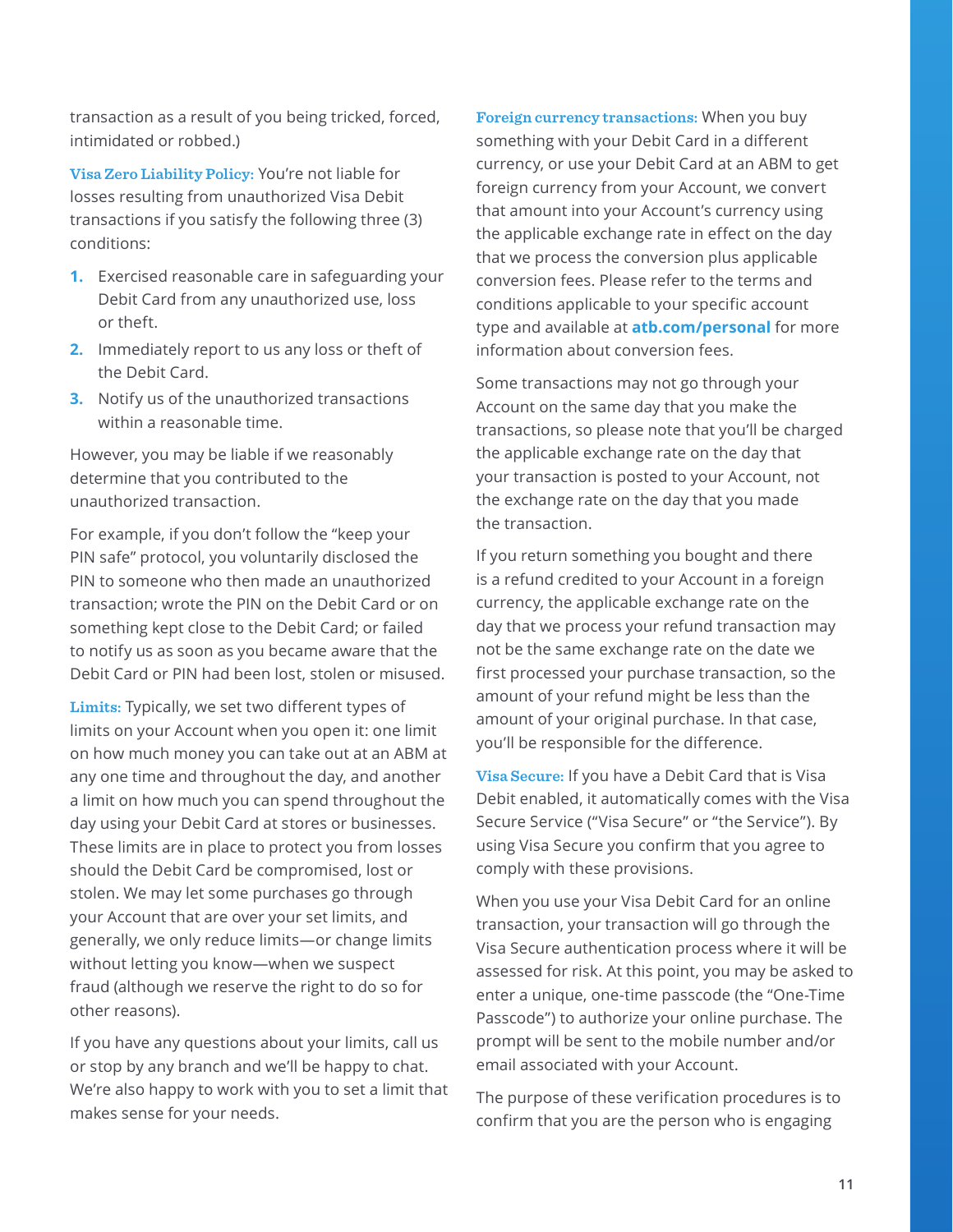in the online transaction so that we can reduce the incidence of fraud on your Account.

Don't worry—you are not required to use the Visa Secure service, but if you don't respond to the prompt and enter your One-Time Passcode, we won't be able to authorize your purchase—you will need to use another form of payment.

**Access to the World Wide Web:** Please understand that in order to use the Visa Secure service, you need to have accessibility to the World Wide Web and you will be required to pay any related fees that may be associated with such access. Alerts or One-Time Passcodes sent via SMS may not be delivered to you if your phone is not in range of a transmission site, or if sufficient network capacity is not available at a particular time. Even within a coverage area, factors beyond the control of your wireless carrier may interfere with message delivery, including the client's equipment, terrain, proximity to buildings, foliage, and weather. You acknowledge that urgent alerts may not be timely received and that your wireless carrier does not guarantee that alerts will be delivered. Carriers are not liable for delayed or undelivered messages.

**Your personal information:** We use your personal information to administer the Visa Secure service, for record keeping and reporting purposes and to resolve any transaction disputes we may have. We may also provide the personal information that we have about you in connection with your use of the Visa Secure service to law enforcement or regulatory authorities to allow them to investigate any suspected misuse of your security details.

**What you are responsible for:** Unless you are a victim of fraud, you are responsible for all of your transactions when you use the Visa Secure service. This means that you will be responsible for your use of the One-Time Passcode-please be sure to keep it safe-do not tell it to anyone and do not write it down anywhere.

**About our role:** We are not responsible if the Visa Service does not work because of things that are beyond our reasonable control and we do not make any guarantees in respect of the operation of the Visa Secure service. You should always be comfortable that you are making purchases from merchants you trust.

**Ending or Changing the Service:** The Service and the way it is used in relation to your Debit Card may be changed from time to time to reflect changes to Visa Secure made by Visa, payments security practice, technology/other systems, regulatory/ legal obligations, and/or our business priorities. Where practicable, we will give you reasonable notice of any major changes.

We may also stop your ability to use the Visa Secure Service where we think that someone else is using or trying to use your Debit Card or your One-Time Passcode or is trying to make a purchase without your permission. We can also stop the Visa Secure service where we believe that either you or someone else is using the Visa Secure Service illegally or where we believe there is a possibility of any fraud.

**Viruses:** You are responsible for making sure that your information technology, your computer programs and platform allow you to access the Service. You should always have virus protection software installed on your devices. When you use Visa Secure you are not allowed to misuse the Service. You cannot knowingly introduce viruses, trojans, worms, or other material that may be malicious or technologically harmful. You can not attempt to gain unauthorized access to the Service, or any connected server, computer or database. You also must not attack the Service in any way.

**Problems with merchants:** If you have a problem with something you bought with your Debit Card, unfortunately, we can't help you fix the problem. We're also not responsible for the problem, either.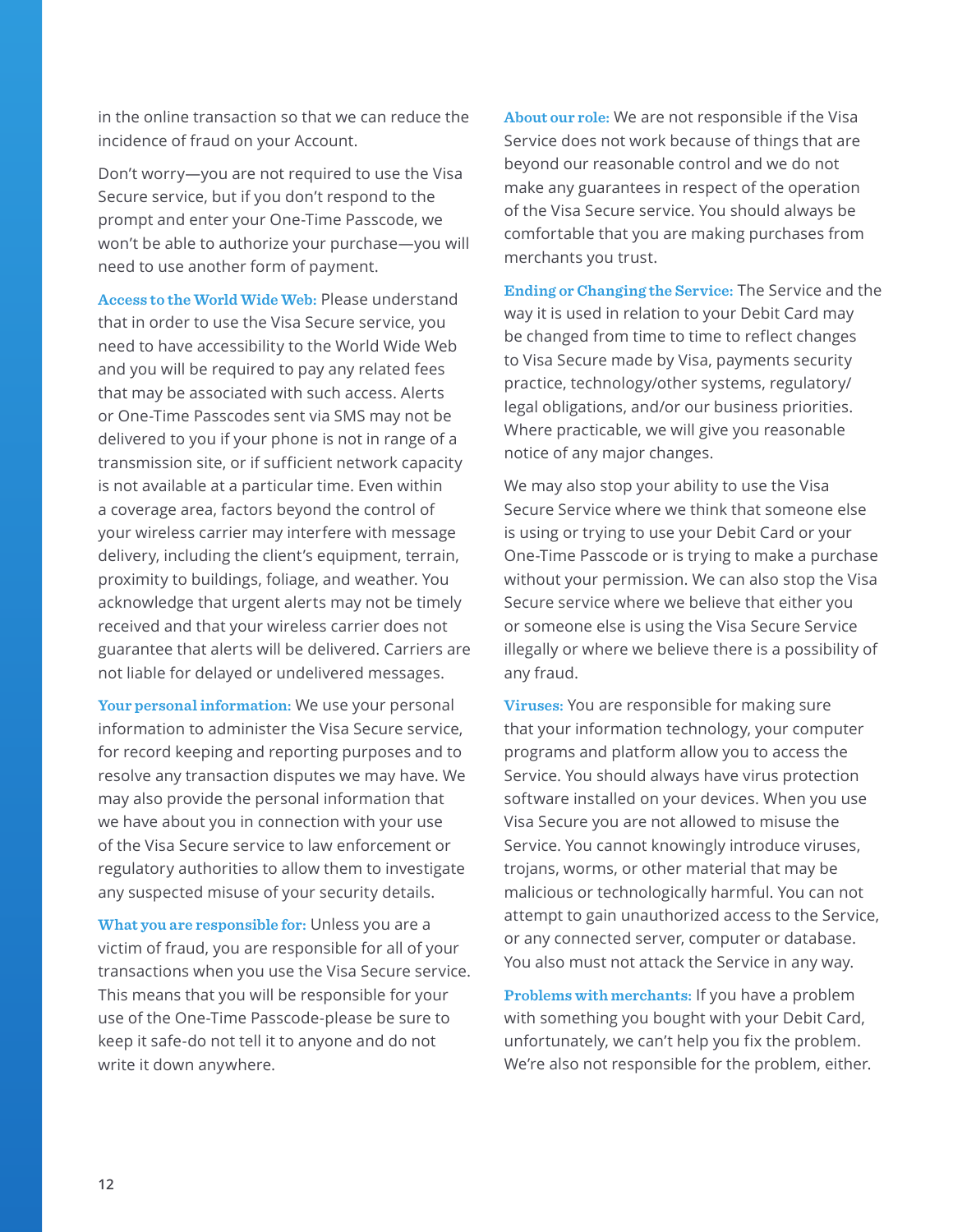# <span id="page-12-0"></span>Spend your money

# **Cheques**

For most types of Accounts, you may request that we send you cheques, which we'll do for a fee. It's your job to keep your cheques in a safe place. If any of your cheques are ever lost or stolen, you must let us know immediately by calling ATB Client Care at **1-800-332-8383**. Instead of mailing your processed cheques back to you, we scan them and send you the cheque images in your monthly statement and post them in your online banking. So, if you forget what you wrote a cheque for, you'll be able to see it right there in black and white.

# **Bill payments**

You can pay lots of your bills (such as electricity, water, internet and phone) using our online, mobile or telephone banking services, your new card details, at an ABM, or at a branch. It's a good idea to know your payees' rules in terms of when your Account is credited with an online,mobile or ABM payment, so you don't inadvertently incur late fees. We won't be responsible for those late fees.

# **Overdraft**

Sometimes you may withdraw money from your Account that takes your balance to below zero dollars. That's called overdraft. We offer overdraft on our chequing accounts. To learn more about overdraft protection, read the next section.

# Cover your butt

### **(Protection for those "just in case" moments)**

# **Overdraft protection**

**Applying for overdraft protection:** Overdraft protection is an awesome way to protect you for those just-in-case moments when you spend a little more than you planned. That's why most of our personal chequing accounts have the option to include overdraft protection.

To apply for overdraft protection, talk to someone in your nearest branch or call ATB Client Care at 1-800-332-8383. Because overdraft protection is considered "credit," we need to review your credit history when you apply for overdraft protection, and whether or not you're approved is dependent on that review.

**Overdraft limit:** Once you're approved for overdraft protection, we'll let you know what your overdraft limit is (it'll also be on your monthly Account statements). You can use your overdraft in the same ways as you can access funds in your Account, including by cheque, pre-authorized debit, making transfers or using your Debit Card. We may allow or disallow transactions that for any reason would exceed your overdraft limit.

**Interest and fees:** You're charged a fee or interest for overdraft protection only if you use the service. If your Account goes into overdraft during a month, then you'll pay either the overdraft protection fee or the amount of interest that has accrued, whichever is greater. We may offer certain Account where we charge interest only. You'll pay interest on your daily overdrawn balance, and we add up all of the daily interest charges for a month to figure out how much interest you have to pay that month.

You'll find your interest rate and fee that we charged on your monthly Account statement. You can find our current fees and rates on **atb.com** or in any branch.

**Payment:** Each and every month, you need to make sure you deposit enough money into your Account to cover any overdraft fee or interest charged during the month, plus any amount that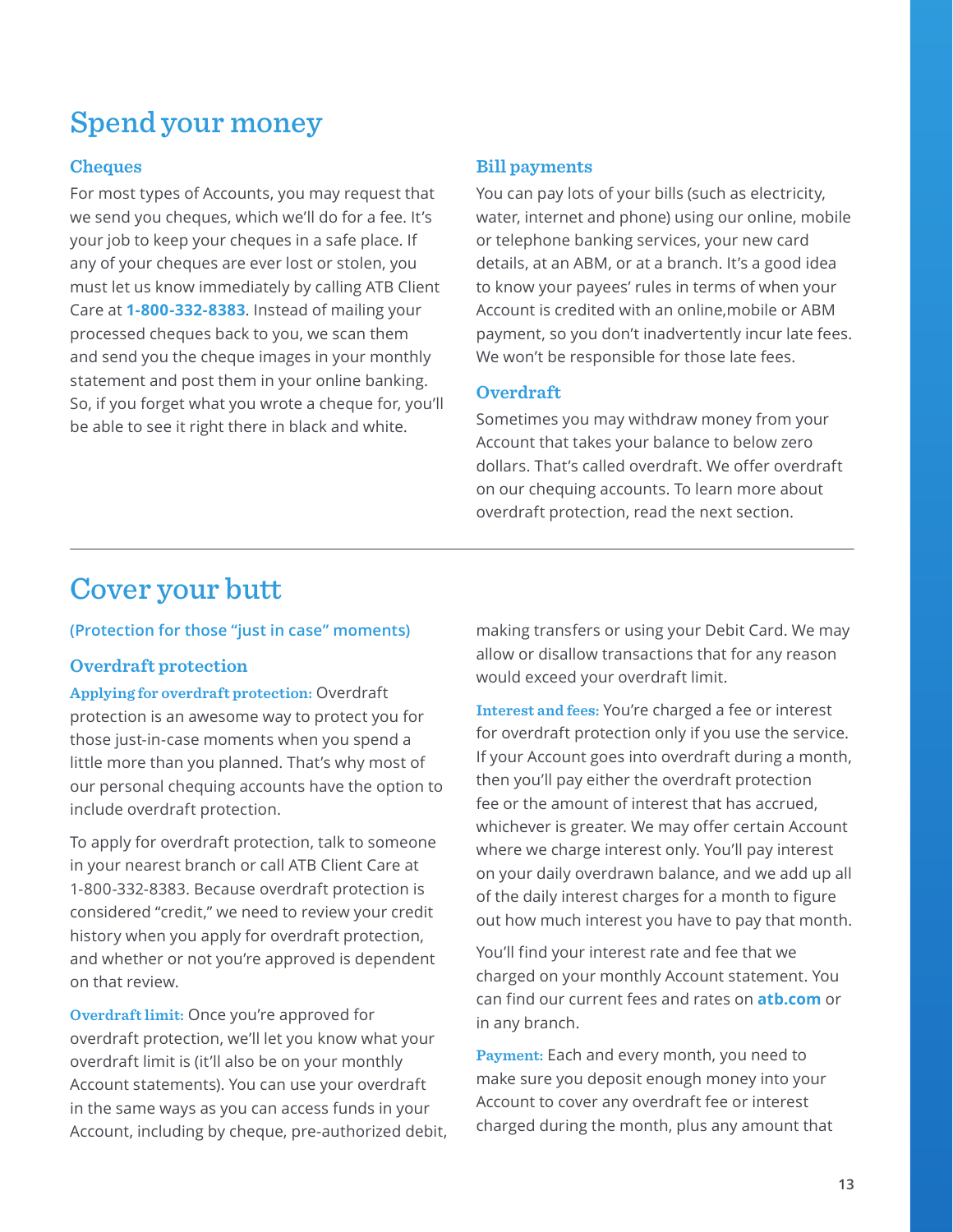<span id="page-13-0"></span>your Account is overdrawn that exceeds your overdraft limit. We can always ask you to repay the full amount of your overdrawn balance, plus any unpaid overdraft fees and interest at any time.

**Stopping overdraft protection:** You can stop overdraft protection at any time—just let us know and we'll take it off your Account. We also have the option to stop your overdraft protection, specifically in the cases of fraud, bankruptcy or nonpayment. In those cases, we don't have to notify you in advance of stopping the protection.

If you don't follow the rules or terms of the overdraft protection section of this Agreement, you'll be in default of this Agreement and we can refuse to authorize transactions or terminate the overdraft protection service without letting you know. When you're in default, when you do make any payment, we may decide to apply the payment in any way we choose. We may also ask that you provide us with security (collateral) to secure repayment of the overdraft. When we ask, you agree to provide the security and you'll be bound by the terms of the additional security documents. Whether you choose to stop overdraft protection on your Account or we terminate your overdraft protection, you'll still be responsible for repaying the overdrawn amount, plus any unpaid overdraft fees and interest.

# **Overdrafts without overdraft protection**

No, that's not a typo. Even if you don't have overdraft protection on an Account, we may still permit an overdraft to occur on your Account.

If you happen to go into overdraft without overdraft protection, then you'll have to repay the overdrawn amount immediately, and we'll charge you our current overdraft fee (for overdrafts without overdraft protection) as well as interest at the overdraft interest rate.

Visit **atb.com** or any ATB branch for current rates and fees.

We'll calculate interest in the same way as if you had applied for overdraft protection (see "Interest and fees" in this section), but we'll charge you the overdraft fee too—regardless of the total interest on top of the interest.

### **Stop payments**

Contact us if you need to stop a payment, for example on a cheque. That being said, there are some payments that we can't stop, such as a payment that's already cleared why your Account, when a preauthorized payment is set up with a third party, or when we don't have sufficient time to stop that payment for you. That's why it's important to contact us as soon as possible and with the exact details about the payment you're trying to stop.

# Your Account

# **Your Signature**

The Username and Password that you created when you opened your Account will be your Digital Signature which you agree may be used by us as your Signature for the purposes of a Signature Card. You agree that the Signature Card (encrypted and stored in our system) will be used as the Signature Card for all Accounts and services that you have with us at any time. The opening of any Account by you with the use of your Digital Signature will constitute your acceptance of the

terms and conditions herein as well any additional terms and conditions governing any other Account. You also agree that your use of any account or service will constitute your acceptance of the terms and conditions herein as well any additional terms and conditions governing any other Account.

### **Account instructions**

**Giving us instructions:** There are lots of ways to give us instructions on your Account, including coming into a branch, calling ATB Client Care at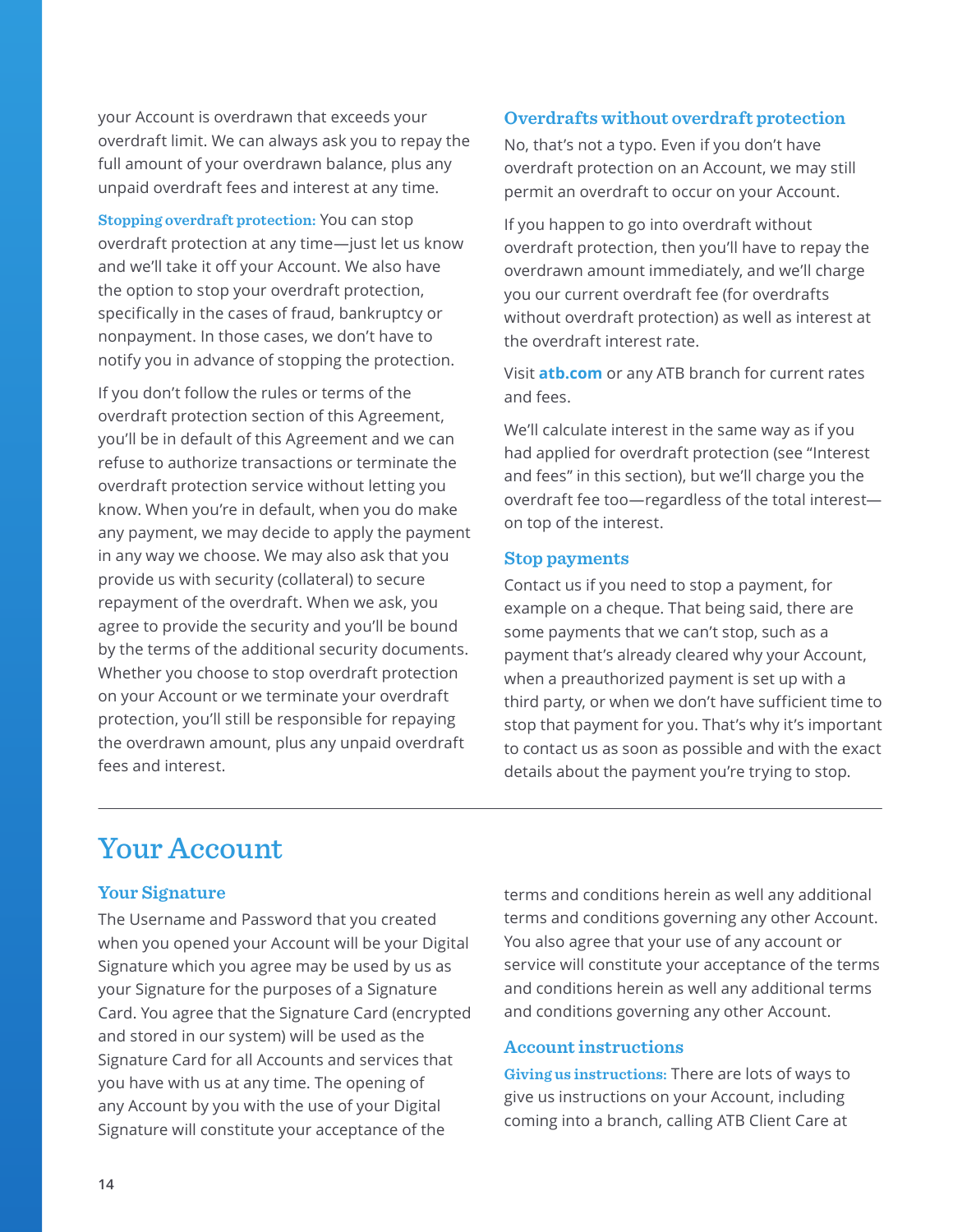<span id="page-14-0"></span>**1-800-332-8383** or through online or mobile banking. In some cases, we'll accept instructions by email or fax, but keep in mind that email and fax aren't secure and we can't guarantee when we'll read the communication.

We'll act on any instructions that we think are from you, but we may decline or refuse any instructions—even if they appear to be from you - if we think they're improper, unlawful or fraudulent, or that there is a mistake. It's part of our commitment to keep you and your money safe.

**You need to know this**: We'll not be responsible for any loss you may incur because we acted on instructions that we thought were genuine, or because we didn't act on instructions that we thought were improper, unlawful, fraudulent or mistaken.

**Signing authority:** Joint accounts can have the signing authority set up in one of two ways:

- **•** Either/any: This means that any one (or more) of you can provide instructions, so you can give instructions on the other's behalf.
- **•** Both/all: This means that all of you must provide any instructions.

If you don't select a signing authority option when you open the Account, then the Account will be set as either/any.

Instructions related to funds in joint Accounts must follow your Account's signing instructions; however, we can contact any one of you to discuss the Account and:

- **•** Even if the signing authority for the Account is set up as both/all, you agree that any one of you can deposit funds to the Account, request a stop payment, receive statements and other notifications, and provide instructions that don't move funds from the Account; and
- **•** Even if the signing authority is set up as either/any, we can ask for all of you to confirm instructions that have been provided by only one of you.

# **Joint Accounts and Account ownership**

If an Account is held by more than one person (in other words, if there is more than one Account holder), then how we treat the ownership of that Account will depend on how the signing authority was set up in our records.

Here's how it works:

- **•** If the signing authority is set up as either/any, then we treat the Account ownership as joint with a "right of survivorship." This means that if one of you dies, the surviving account holder will own the Account funds solely, or if there is more than one surviving account holder, then the Account funds will be jointly owned with a right of survivorship.
- **•** If the Account is a GIC, then any one of you is entitled to redeem the GIC. See the "Redeeming your GIC" section of this Agreement for more details on GIC redemption options.
- **•** If the signing authority is set up as both/all to sign, then we treat the Account ownership as "tenants in common." This means that if one of you dies, then the surviving account holder(s) don't automatically become the owners of all remaining funds. The deceased's share of the Account funds will transfer to their estate to be disbursed as per the will, or as otherwise required by law. Unless we're informed otherwise, we assume that the Account funds are owned in equal shares by each of the joint account holders. For example, if there are two account holders, we'll assume that you each own 50 per cent of the funds in the Account, unless you tell us otherwise.

Also, if an Account is held by more than one account holder, then you're each "jointly and severally liable" for all amounts owed to us. This means that you're each individually responsible for the full amount owing to us by any of the joint account holders, regardless of who incurred the amount owing or how it occurred (this includes overdrawn balances and fees and interest relating to overdraft and overdraft protection).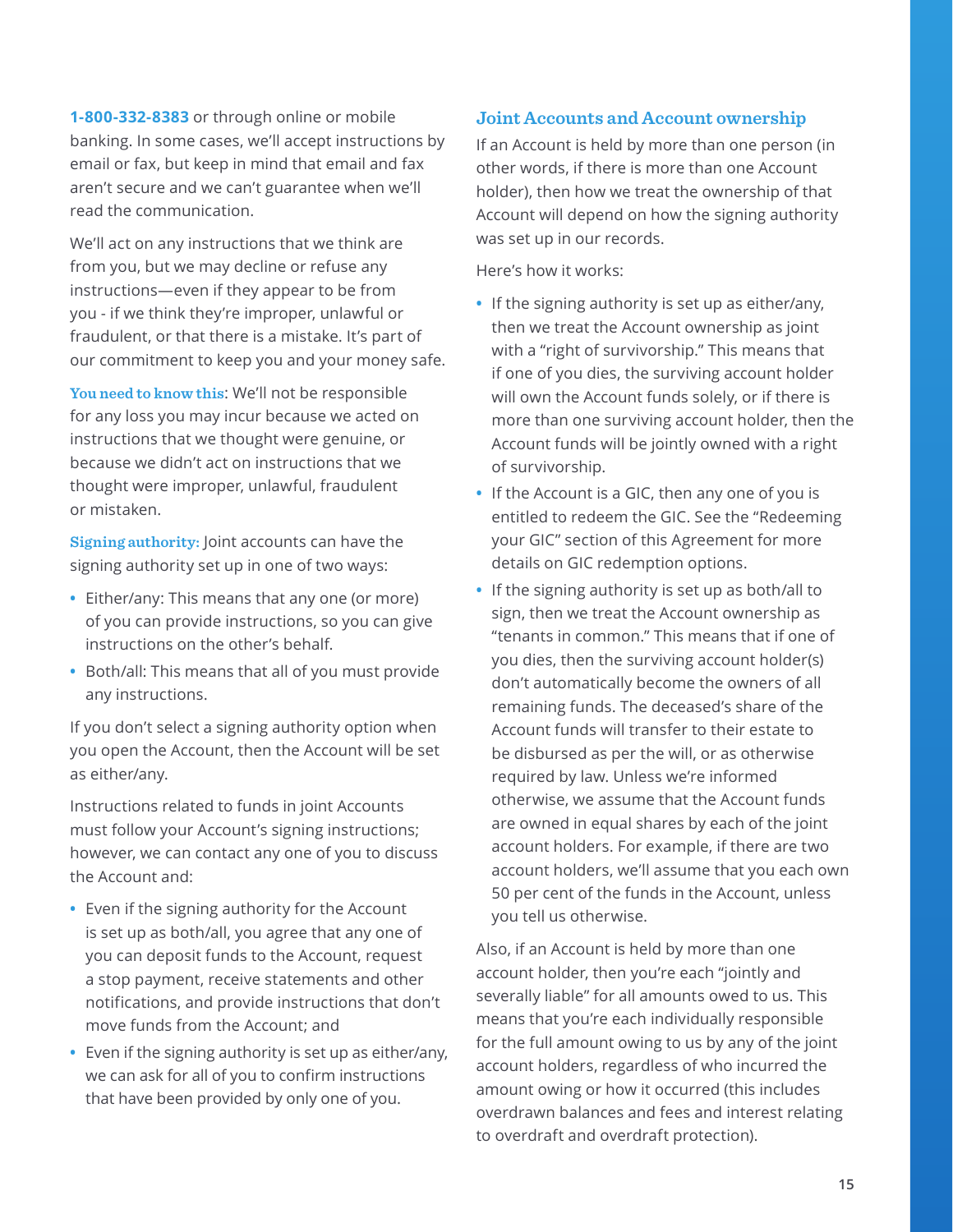#### <span id="page-15-0"></span>**Estates and powers of attorney**

If any of the account holders die, we'll need estate documentation from the estate representative to figure out what to do with the Accounts. Once we have this estate documentation, then we'll release the Account's funds according to the Account's signing authority (see the previous section for more details about this). We may ask for the death certificate and a will, or ask for a grant of probate.

If the Account is a non-redeemable GIC, then if we're asked by your estate representative (or the survivor in the case of a joint account) we'll redeem the whole GIC and pay the estate or the survivor

as applicable. We may charge early redemption fees but will let your estate representative (or survivor) know the amount of these fees (if any) when they ask to withdraw the funds at which time they can confirm if they still wish to withdraw the funds. Interest may also be paid if the funds are withdrawn which will be reported to the Canada Revenue Agency as required.

You may also appoint an attorney or attorneys to look after your Account. We may not accept the appointment of the power of attorney if the power of attorney document or the appointment is not acceptable to us.

# Fees and interest

#### **Fees and other payments**

Not surprisingly, most of our chequing accounts have a monthly service fee, which covers a set number of transactions and services. The fee is automatically debited from your Account every month. If our fees or the included transactions and services change, we promise to let you know in advance.

We also charge fees for transactions and services that aren't covered in your monthly service fee. These fees come out of your Account at or around the time you make the transaction or get the service. Our current fees for transactions and services are available online at **atb.com/accounts** or in any branch.

All fees are charged in the currency of the Account.

If you owe us or any of our affiliates (like ATB Securities Inc.) any amount for any reason, then you agree that we can deduct amounts from one or more of your Accounts to repay some or all of that debt or liability. We'll also deduct, from any of your Accounts, any amount that we have paid you or credited to one of your Accounts, if we determine that an item is in any way fraudulent or has an endorsement error, or if we determine that we may incur a loss if the payment or credit is not reversed. In any of those cases, we'll also charge for all of the costs that we incur. In deducting any of these amounts from your Account, you acknowledge that we may create an overdraft in your Account. Refer to the "Cover your butt" section for details.

#### **Interest**

Some of our Accounts pay interest, but you may need to keep a minimum amount of money in your Account to get the interest or a specific interest rate.

Interest is calculated daily and paid monthly. Interest rates change from time to time (and could even be reduced to zero per cent) and we aren't required to notify you when they change.

There may be times where we offer bonus interest on select savings accounts for net new money to ATB Financial for a set period of time. Bonus interest is calculated daily and paid monthly based on a net new balances for eligible transaction types. Maturing investments deposited to a savings account are not eligible for bonus interest but will continue to receive the regular interest rate.

So check out **atb.com/rates** or visit a branch to see our current interest rates.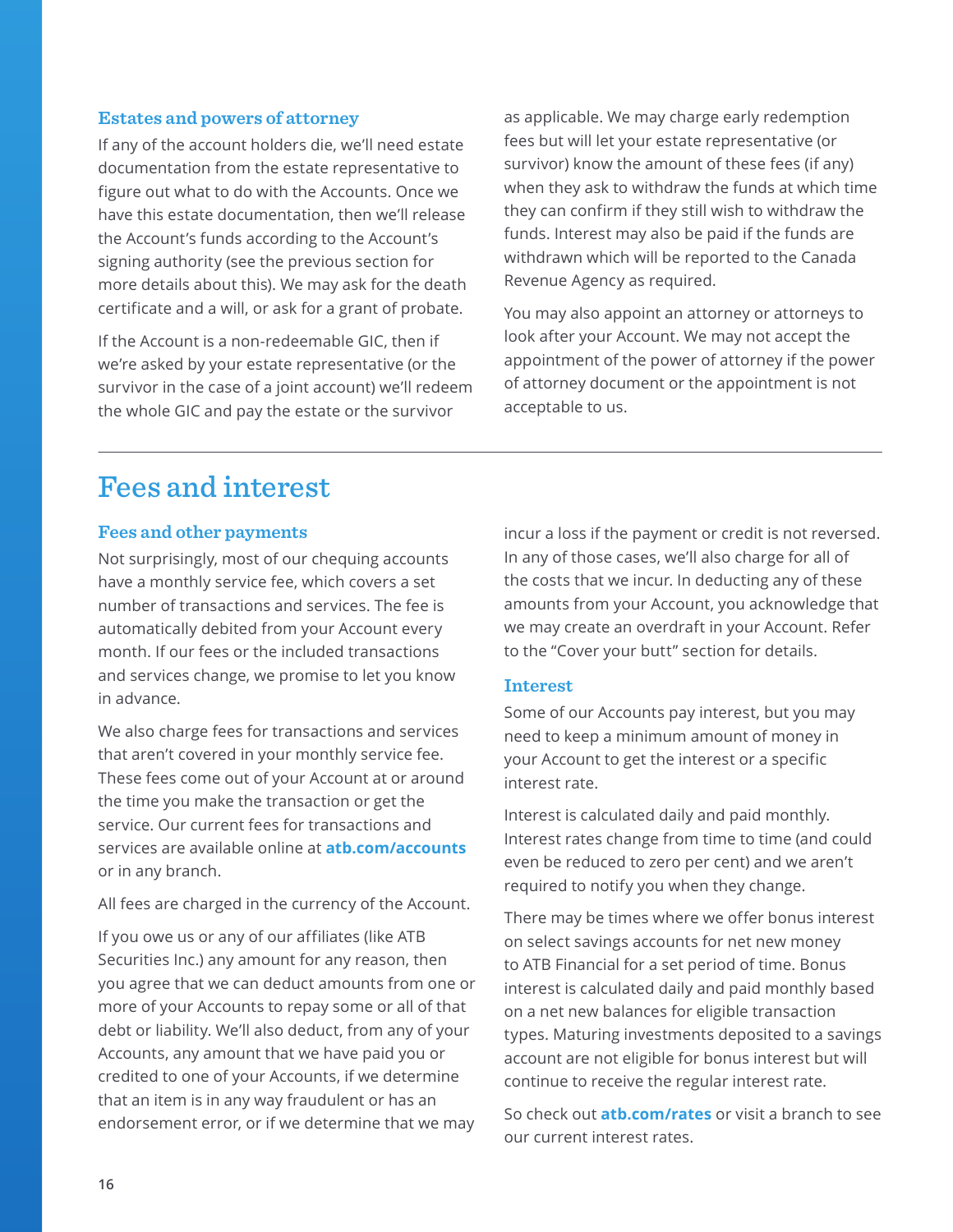# <span id="page-16-0"></span>GICs

# **(aka fixed date deposits)**

# **Interest**

Interest is that amazing thing where having money earns you money! Your GIC earns interest that's calculated daily as simple interest at the interest rate that is indicated on the Certificate that you got when you purchased your GIC—unless it says something else next to "interest option" in your Certificate. The interest will be paid to you on the maturity date in your Certificate.

Interest is only paid during the term of the GIC. Go to **atb.com/rates** or visit a branch to see our current interest rates.

# **Redeeming your GIC**

If you have a GIC, at some point you'll probably want to redeem it. Here's how:

#### **Redeemable GICs:**

- **•** If your Confirmation Certificate says that your GIC is redeemable, then you can withdraw the whole amount at any time. You may also withdraw a portion of the principal amount at any time provided:
	- **›** the specific product type allows for partial redemptions; and
	- **›** the principal amount invested remains greater than or equal to the minimum investment amount.
- **•** We'll process any withdrawal requests right away, but:
	- **›** For GICs that have an original term of less than one year, it could take up to 10 days for you to receive your funds; and
	- **›** For GICs that have an original term of one year or more, it could take up to 30 days for you to receive your funds.
- **•** If you withdraw your redeemable GIC within the first 30 days, we won't pay interest on it.
- **•** If you withdraw your redeemable GIC after the first 30 days but before the date of maturity, we'll pay you interest at our early redemption interest rate.
- **•** Go to **atb.com/rates** or visit a branch to see our early redemption interest rate.

#### **Non-redeemable GICs:**

- **•** If you have a non-redeemable GIC, then you agree that you won't withdraw the funds before the maturity date.
- **•** In certain circumstances, we may allow you to redeem your funds before your GIC's maturity date. If that happens, interest may be paid and if so, such interest will be reported to the Canada Revenue Agency as required. You will also be subject to an interest rate penalty fee and an administration fee. We'll let you know what the interest rate penalty fee and administration fees are before you confirm that you want to redeem the funds.
- **•** You can withdraw your Springboard GIC on the anniversary date or five business days thereafter, we will pay you the full interest up to the last anniversary date.

# **Maturity**

When you're talking about GICs, maturity means something different than what parents wish for their teenagers! When you purchase a GIC, we'll give you a few options of what to do with the money when the GIC matures—your choice is in the "maturity option" section of the Certificate. If you ask for the money to be paid by cheque or deposited into a specific account, and we can't get the money to you, then we'll either deposit the money into another ATB account (if you have one) or reinvest the funds in another GIC, at our discretion.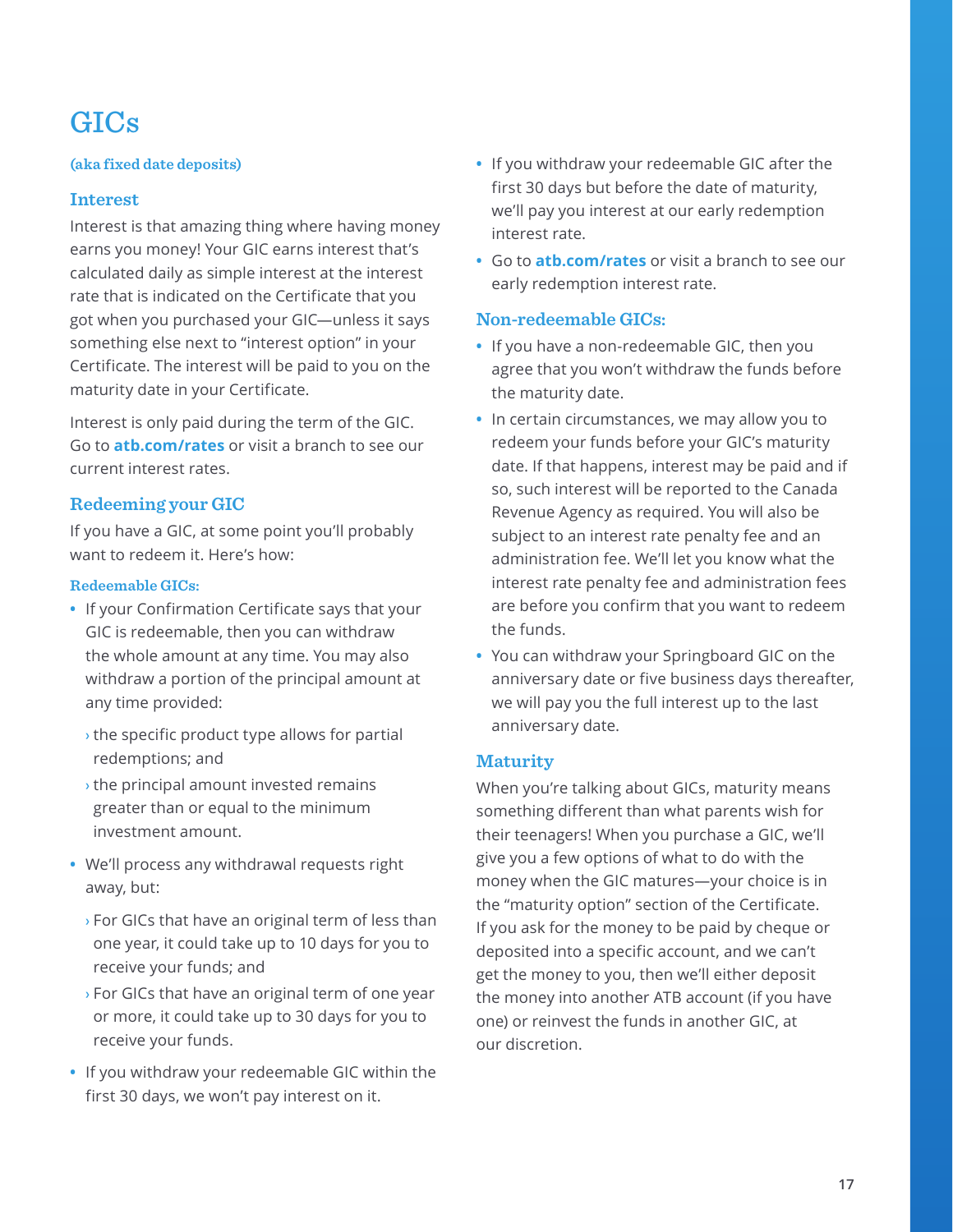#### <span id="page-17-0"></span>**Income tax reporting for Springboard GICs**

If you have a Springboard GIC, then the amount of interest that we report to the Canada Revenue Agency on your tax slip in a year may not be the

amount of interest that you've accrued for that year. Except in certain circumstances, the Income Tax Act requires that we do an averaging of the interest rate over the term of the GIC.

# Keep track of your money

#### **Paperless statements**

Ready to save a tree? Sick of the clutter that comes with too much paper? Consider switching to paperless statements. If you decide to skip the paper and receive your monthly statements this way, then you're agreeing to receive and review your statements electronically through online banking. We may still send you a paper statement or notice on occasion, if we think there's something important you should receive in writing.

#### **Paper statements**

If you still get a thrill from seeing envelopes in your mailbox, you can select to receive paper statements. We'll mail a paper statement addressed to the first two people listed as account holders on our records. The statement will be sent to the mailing address that we have in our records for the Account, so make sure we have the right one!

### **Passbooks**

If you're currently receiving your Account transaction and balance information in a passbook, then you agree to come to your ATB Branch once a month to update the passbook and review that information. Since we don't offer passbooks anymore, if you agree to receive your Account information in a different way, you won't be able to go back to receiving that information on a passbook.

# The really, really legal stuff

#### **Amendments**

We can change any of the terms of this Agreement at any time. If we do, we'll notify you of any changes in any one or more of the following ways: by sending you a notice (written or electronic) or by posting a notice on our public internet sites. If you conduct any transaction on your Account after the effective date of a change to this Agreement, it will mean that you agree to the change. To obtain a copy of any changes or a current version of this Agreement, please visit our site at **atb.com**

#### **Processing Items**

You waive presentment, protest and notice of dishonour on every Item that we receive in any way for deposit or acceptance on your Account. This means that you waive certain formal legal

requirements to make it easier for us to process any Item that we receive for your Account.

You'll be liable to us for any Item received for your Account as if it was presented, protested and given notice of dishonour in the usual way.

ATB, in its discretion, may note or protest any such Item for any reason at your expense. ATB will not, however, be liable to you for any failure or omission to note or protest any such Item.

(Whew. Sorry, that was a bit convoluted. And yes, we had to read it twice, too.)

#### **Notices**

Any notices we send you by mail will be addressed to the first two people listed as account holders on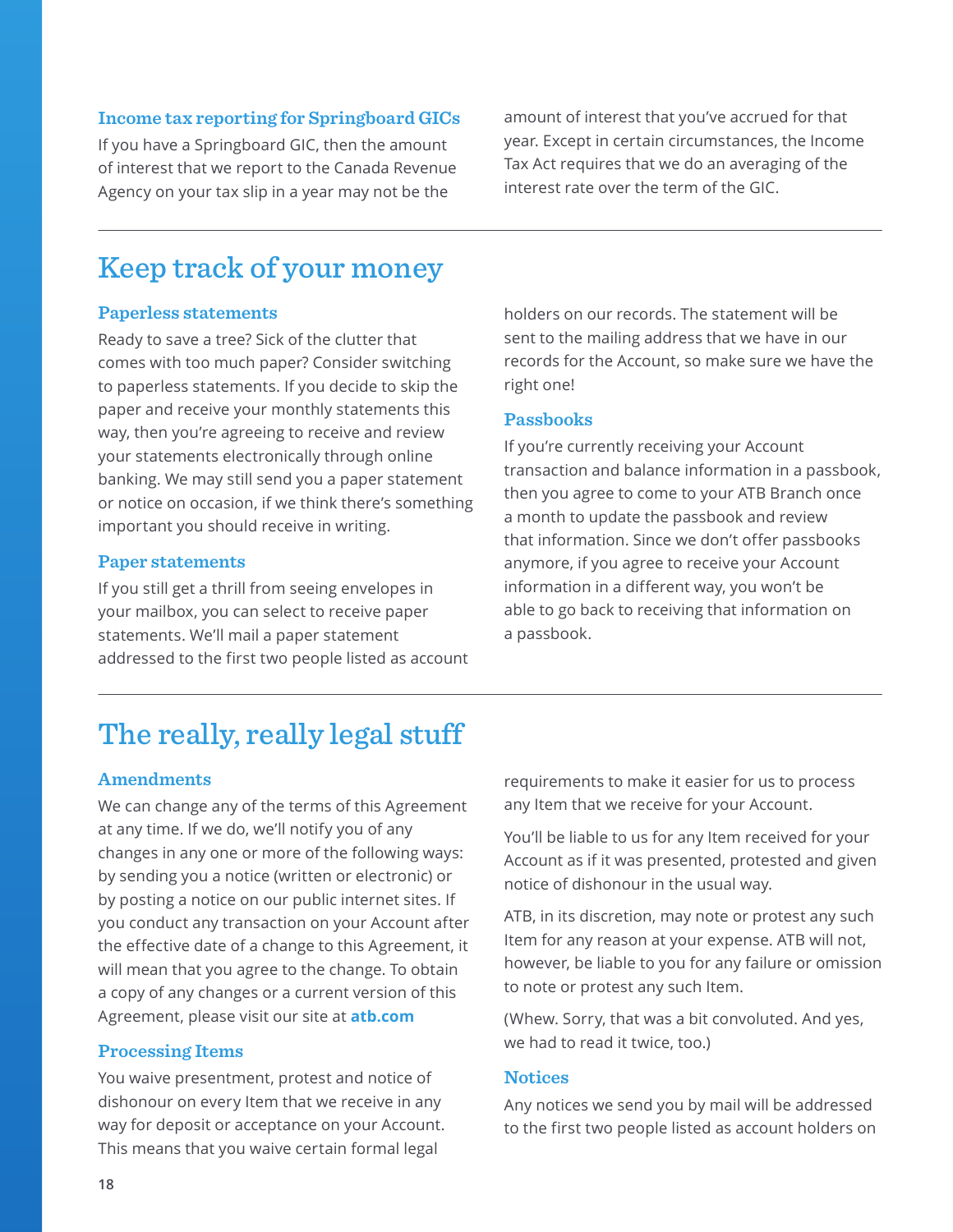<span id="page-18-0"></span>our records and sent to the mailing address that we have in our records. When available, you can select to receive notices by electronic methods. At that time, you just have to provide your consent to the method (from those available) you want to receive the notices and you must also agree to any terms that apply in the consent.

If you need to make a change to your address or notice choice, send us a written notice, visit your ATB branch or call ATB Client Care at **1-800-332-8383**.

#### **Inactive Accounts and unclaimed balances**

When there hasn't been any activity on your Account for a year, it's considered inactive and we'll notify you if this happens. When your Account is inactive, you may have limited access to the funds in your Account. And according to the Alberta Treasury Branches Act, balances that are designated as unclaimed (which is after two years of inactivity) and not claimed within 10 years of the date that the Account is designated as unclaimed will either be paid to the Province of Alberta or retained by us. If that happens, you'll still be able to claim your money from us (we'll just need to see proof of your identity), or from Alberta Finance if we've transferred it.

- **•** For Accounts with balances under \$250 (Canadian or equivalent), we'll keep the funds if they're not claimed within 12 years from the date of the last transaction on your Account.
- **•** For Accounts with balances of \$250 or greater (Canadian or equivalent), the money will be sent to the Province of Alberta if it hasn't been claimed within 10 years of the date the Account is designated as unclaimed.

We'll make sure to notify you at specific intervals to remind you what will happen with the money if you don't claim it, and we may charge a fee to send out those notices.

#### **Severability**

If a Court determines that any section or sections of this Agreement are not enforceable, we'll treat

that section or sections as if they weren't in the Agreement, and the rest of this Agreement will remain in effect and unaffected by the removal of the unenforceable sections.

#### **Disputes**

If there is a dispute over funds in your Account or in relation to any instructions given on your Account, then we have the right to pay the money into Court and recover from you any expenses—including legal costs—that we incur. We also have the right to freeze the Account or freeze any of the funds in the Account in the event of a dispute or if we need to determine the ownership of the funds.

#### **Verifying your Account**

It's your responsibility to review your Account activity at least once a month. If you find an error or something seems wrong, let us know so we can look into it for you.

If you find an error and wish to dispute it, you must notify us within 60 days of the date a transaction or Item was either posted to your Account or missed. If you don't notify us within that time period, then you agree that your Account transactions and balances are conclusively accurate, regardless of whether you actually received your statement or otherwise reviewed the activity on your Account.

This means that unless you tell us otherwise, we're assuming everything is A-OK. Despite this, we may still debit your Account for any amount that was credited in error or returned to us or dishonoured.

#### **Law that applies**

This Agreement is governed by the laws of the Province of Alberta and the laws of Canada that apply in Alberta, and you agree to submit to the jurisdiction of the courts of the Province of Alberta.

A court in the Province of Alberta can only grant a judgment in Canadian dollars, even if the dispute is regarding your foreign currency Account. For foreign currency Accounts, if you owe us money in another currency and we obtain a judgment against you in an Alberta court, the judgment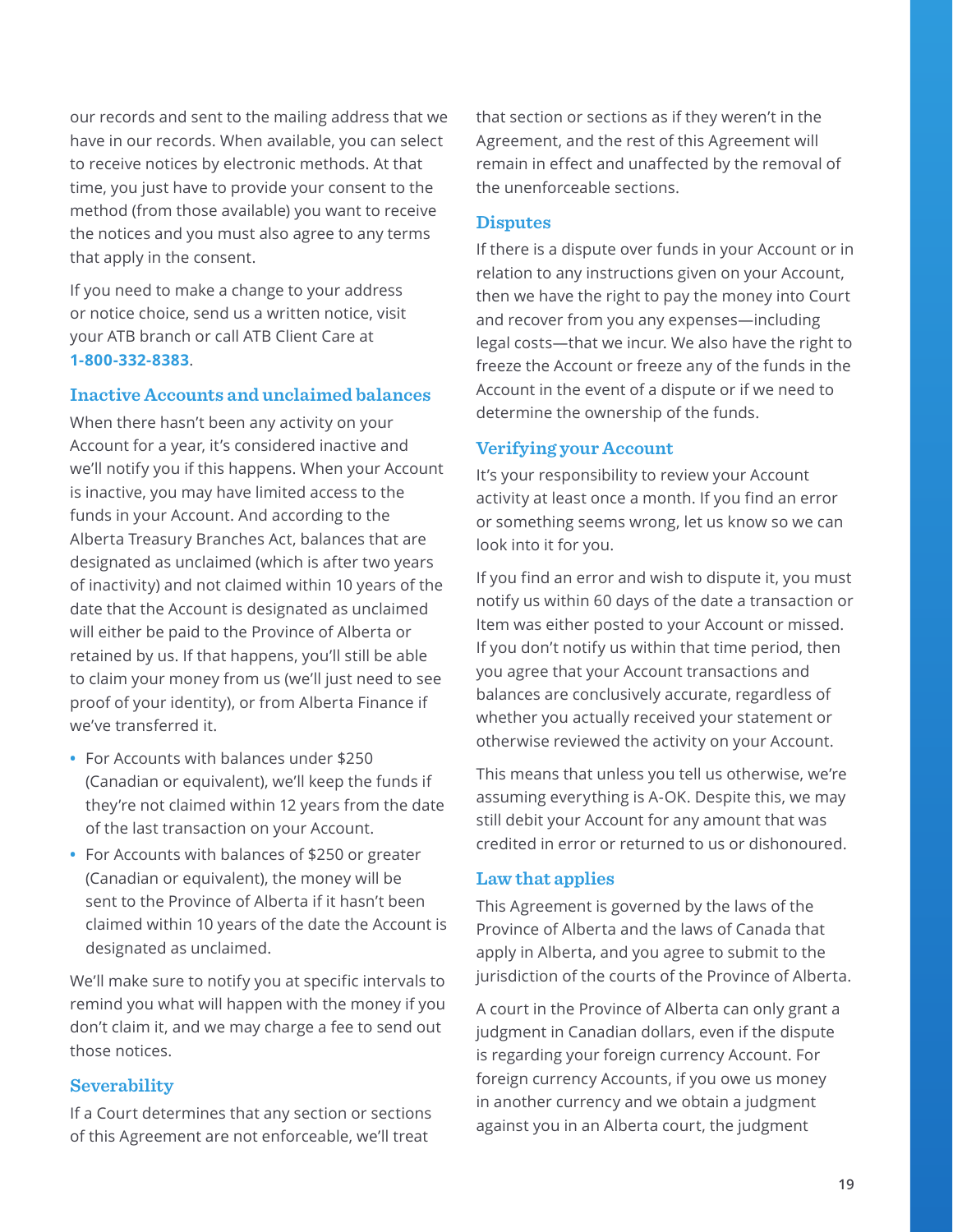<span id="page-19-0"></span>will be in Canadian dollars. The judge will use an exchange rate in place on the date of the judgment to determine the amount due to us in Canadian dollars.

If on the date you pay us, the amount of the judgment is no longer equivalent to the amount you owe us in the foreign currency because the exchange rate has changed, you promise to pay us the difference.

### **Headings**

We have inserted headings into this Agreement as a reference and for your convenience. They're not part of this Agreement and don't form part of the terms and conditions in this Agreement. They're just to make reading the agreement easier (and sometimes more fun!).

### **Ending this Agreement**

Either of us (you or ATB) can end this Agreement by notifying the other of our desire to do so. Unlike a break-up by text, we'll give you a reasonable amount of time before ending the Agreement. No matter who ends the Agreement and for what reason, you're still responsible for any outstanding amounts owed to us and you'll still be responsible for all of your obligations under this Agreement until all amounts owing are paid in full. We may deduct any amounts you owe from any of your accounts with ATB.

### **Assignment**

This Agreement is binding on you, your heirs, executors, administrators and other legal representatives, successors and assigns. We may assign our rights and obligations under this Agreement at any time, without notice to you. You may not assign your rights or obligations under this Agreement.

### **Limitation of liability**

We'll also not be liable to you for other damages or losses, unless caused by our negligence, includes damages or losses you incur because we acted on your instructions, or on instructions that appeared

to be from you, or because we didn't act on your instructions because we thought they were improper, unlawful, fraudulent or mistaken. or for any reason beyond our control.

Under no circumstances will we be liable to you for any indirect, special, consequential, exemplary or punitive damages or losses in connection with your Accounts or in relation to any service that we provide to you, and whether or not your claim is made under this Agreement or otherwise. This will apply even if we knew such damage or loss was possible or even likely to occur, and even if it was caused by our negligence.

If we suffer any damages or losses because we carried out your instructions on your Account, you agree to pay us for the amount of those damages or losses.

# **Reserving our rights and not waiving our rights**

We reserve any rights that we may have under the law and we do not accept any liability that we have not expressly agreed to assume in this Agreement or under the law. If we waive any of our rights under this Agreement or at law at any particular time, it doesn't mean that we're waiving those rights for any future situation, whether similar or not.

### **Outstanding debts and legal costs**

In any situation where we're enforcing the terms and conditions of this Agreement, if we incur legal costs in doing so, then you'll be obligated to pay us for those legal costs. We may deduct the legal costs from any of your Accounts or we may require you to pay us directly.

# **Service of documents and demands for information**

If we receive any lawful demand related to your Account, whether for money from your Account or for information in relation to you or your Account, then we'll comply with that demand. We'll deduct from your Account any costs that we incur in complying with the demand.